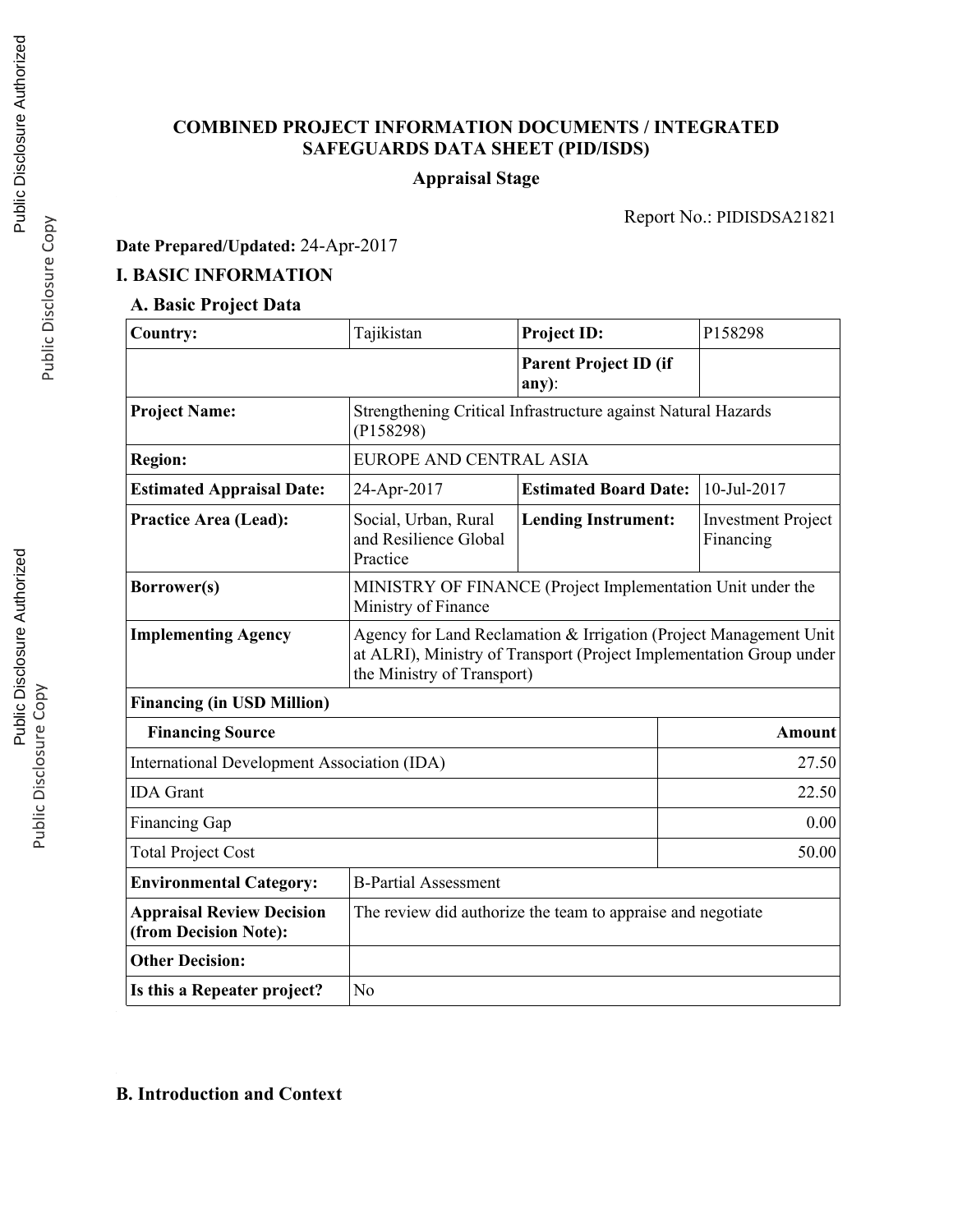#### **Country Context**

1. Tajikistan is one of the youngest and fastest-growing countries in the Europe and Central Asia Region during the last decade. Over 8.4 million people live in this lower-middle-income country characterized by high mountainous terrain and landlocked geography, with an estimated 27 percent living in urban areas (among which 9.5 percent living in Dushanbe). In 2015, gross domestic product (GDP) of Tajikistan was estimated at US\$7.853 billion. The same year, the main sectors contributing to GDP were services (57 percent), agriculture (25.7 percent), and industry (17.3 percent).

2. The economy has low capacity to absorb losses caused by major shocks. Export of commodities and remittances drive the country's growth, making Tajikistan vulnerable to world prices, market fluctuations, and external conditions. Despite the fall in demand for Tajikistan exports and rising import prices, as well as the drop in remittances from the Russian Federation, stricter labor migration laws, and ruble depreciation, Tajikistan's economic growth recovered after a slowdown from 6.0 percent in 2015 to an estimated 6.9 percent in 2016. At the same time, Government debt grew from 34.7 percent in 2013 to an estimated 46.6 percent of GDP in 2016, culminating at 62.3 percent in 2017, while the country's financial sector remained vulnerable.

3. Poverty rates have dramatically fallen in the past years but remain high. Tajikistan is one of the poorest former Soviet republics with a GDP per capita of US\$928 in 2015. Although, poverty rates declined from 73 percent to 31.3 percent during 2003–2015 (based on the national poverty line), poverty rate is expected to continue declining at a slower pace. This pattern is particularly strong in rural areas, given that four out of five poor persons live in rural households. In rural areas, the strong seasonality of poverty rates also reflects fluctuating incomes (mostly in low-productivity sectors). At a household level, there are no differences in the relative rates between men and women (poverty rates), but female-headed households are more at risk of falling into poverty and extreme poverty than households headed by male. Access to basic public services is low and decreasing due to a lack of investment as well as the difficulty of providing services to a dispersed population. At a subnational level, there are currently large regional variations in terms of poverty rates that indicate that the Khatlon Oblast and Gorno-Badakhshan Autonomous Oblast (GBAO) are among the poorest regions of the country. While the Khatlon Oblast is the most populated rural area, GBAO is the most remote and difficult area to access with a density of 7.3/km2. In the future, poor people will be the most affected by extreme weather events induced by climate change and related natural hazards as they tend to depend more directly on vulnerable land and water resources. Today, at least 15 years of poverty reduction and shared prosperity is therefore at risk as is the achievement of Tajikistan's national development goals - food and energy security in particular.

#### **Sectoral and Institutional Context**

4. Tajikistan ranks first among countries in the Europe and Central Asia Region in terms of vulnerability to climate change, a situation exacerbated by its lack of adaptive capacity to respond to such frequent shocks. Its unique terrain and geological and hydrological features make it prone to many natural hazards such as floods, earthquakes, landslides, mudflows, avalanches, droughts, and heavy snowfalls. In addition, the occurrence of events dependent on hydrometeorological conditions is expected to grow due to climate change. Future rainfall patterns are projected to be irregular in terms of intensity, duration, volume, and geographical distribution. Mean annual temperatures are projected to be 2°C warmer by 2050, the number of 'dry' days will increase by 3 days per year, and the number of 'cold' days will decrease by 35 days per year. As a result, increase in annual temperature is already triggering stronger glacier melting, while droughts, floods, and heat/cold waves could occur more frequently. For instance, the current warming rates in the high-altitude areas of Tajikistan are already causing significant changes to glaciers, one of the most vulnerable ecosystems, and many small glaciers will completely disappear in 30–40 years or even earlier if the present rate of glacial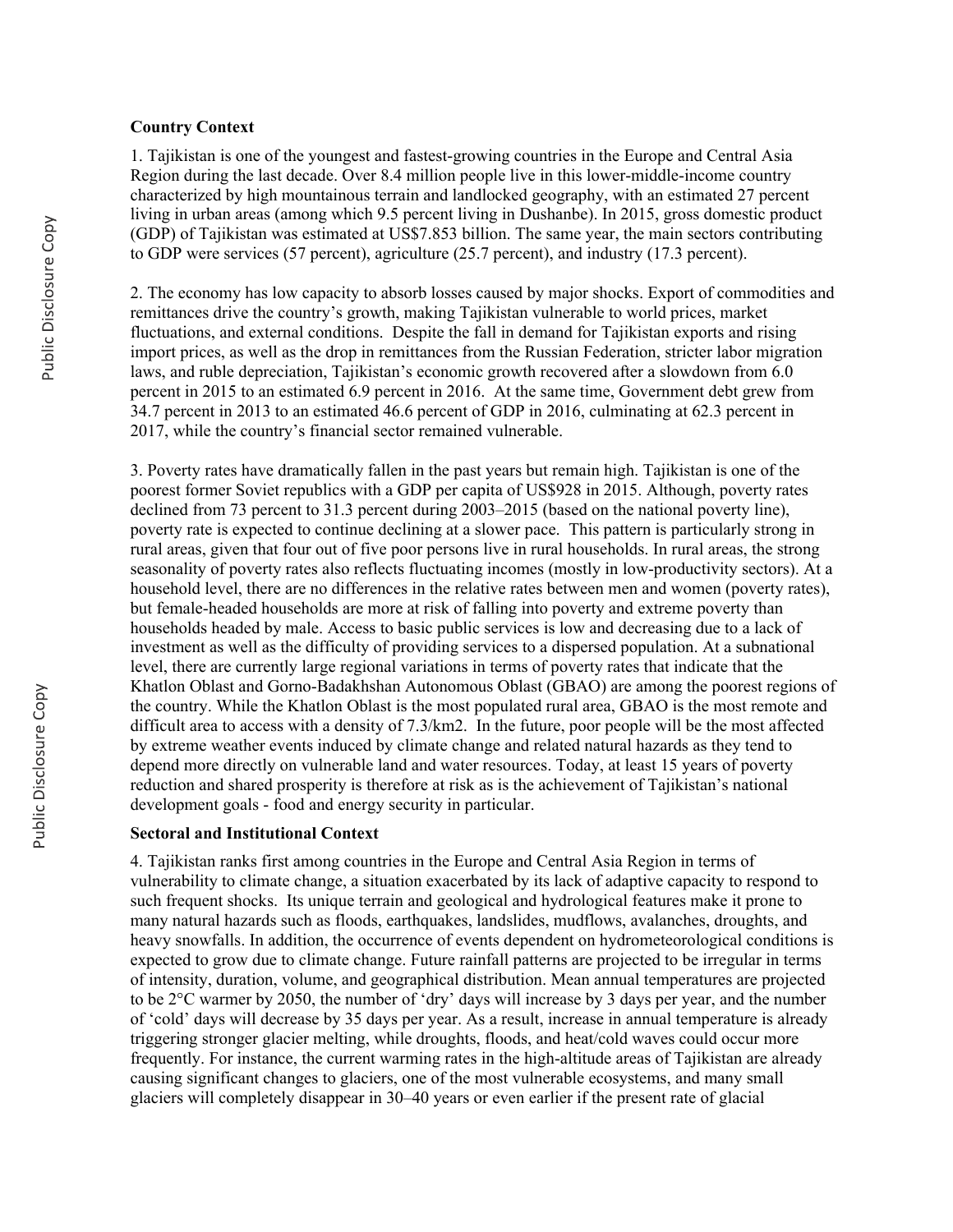degradation continues. Overall, due to the cumulative effects of climate change factors, summers are expected to be wetter, while winters are expected to be drier, which could result in both erratic unseasonal floods and intensified droughts.

5. In Tajikistan, natural disasters have a significant social and economic impact. Natural disasters, particularly floods, earthquakes, and landslides, remain a persistent obstacle toward sustainable development in locally affected areas. From 1992 to 2016, economic losses from disasters in Tajikistan went over US\$1.8 billion and over the same period, disasters have affected almost 7 million people. Further, a recent World Bank study on earthquakes and floods in the Europe and Central Region estimates that average annual losses from floods in Tajikistan can reach 1.4 percent of GDP and from earthquakes, 5 percent of GDP. According to various scenarios tested in this same study, a major earthquake of a 50-year return period can damage around 34 percent of Tajikistan's GDP, while floods of a 50-year return period can cause a loss of around 7.6 percent of GDP.

6. As the most frequent hazards in the country, floods and mudflows in Tajikistan are a recurrent threat, and are expected to increase due to climate change. Given its complex geography, settlements and economic activities in Tajikistan tend to be naturally concentrated in more fertile but also more disaster-prone areas such as alluvial fans and floodplains along rivers. On an annual basis, floods occur either in spring following heavy rains or during snowmelt in the summer time. Due to climate change, unseasonal floods are expected to be among the extreme weather events faced by the country. Floods affect not only mountainous and hilly rural areas that are sparsely populated but also major urban areas, while flash floods can be extremely destructive in the valleys. Floods occur most frequently in the Zerafshan, Pyanj, and Vakhsh River basin, with an average of over 70 events per year across the entire country. On smaller rivers such as the Yakhsu or Vanj and tributaries, flows during flood periods can exceed the monthly average by the factor of five or more, while for larger rivers such as the Pyanj, this figure is generally two or less. For rivers with glaciers in their uppermost catchment areas, so-called Glacial Lake Outburst Floods can appear. In such events, the average flow is exceeded by even higher factors.

7. Earthquakes are less frequent but represent a threat of the highest adverse impact to Tajikistan. From 2010 to 2015, 145 earthquakes were registered, causing US\$4.7 million in damages. With 74 percent of the population living in 8- to 9-magnitude earthquake zones (Richter scale), high seismicity endangers both urban and rural areas, including important facilities for the country such as hydropower plants. Although almost all the territory of the country (96.8 percent) is exposed to some level of seismic threat, high seismicity characterizes the capital city Dushanbe. Less-populated areas, such as the Pamir Mountains, instead, combine the exposure to high-seismic risks together with extreme poverty and lack of resources for risk reduction and infrastructure maintenance, which exacerbate the impact seismic events have in these areas. In 2015, a 7.2 magnitude earthquake struck GBAO, causing widespread damages to infrastructure, blocking transportation routes, displacing 652 people, and leaving 4,000 more in need of assistance. Due to the remote location of the affected area and lack of alternative routes, emergency response activities to this event were significantly constrained as a result.

8. Landslides are another hazard that pose serious threat to Tajikistan. Landslides are usually triggered by heavy rains and floods and, periodically, by earthquakes. More than 50,000 landslides sites have been registered, of which 1,200 put human settlements, roads, irrigation, and other facilities at high risk. About 36 percent of the country's surface is exposed to landslides, potentially putting 728,000 people (11 percent of total population) living in these areas at risk.

9. The agricultural sector already suffers from low productivity and a lack of income diversification. Tajikistan has a total land area of 143,000 km2, of which 93 percent comprises mountainous terrain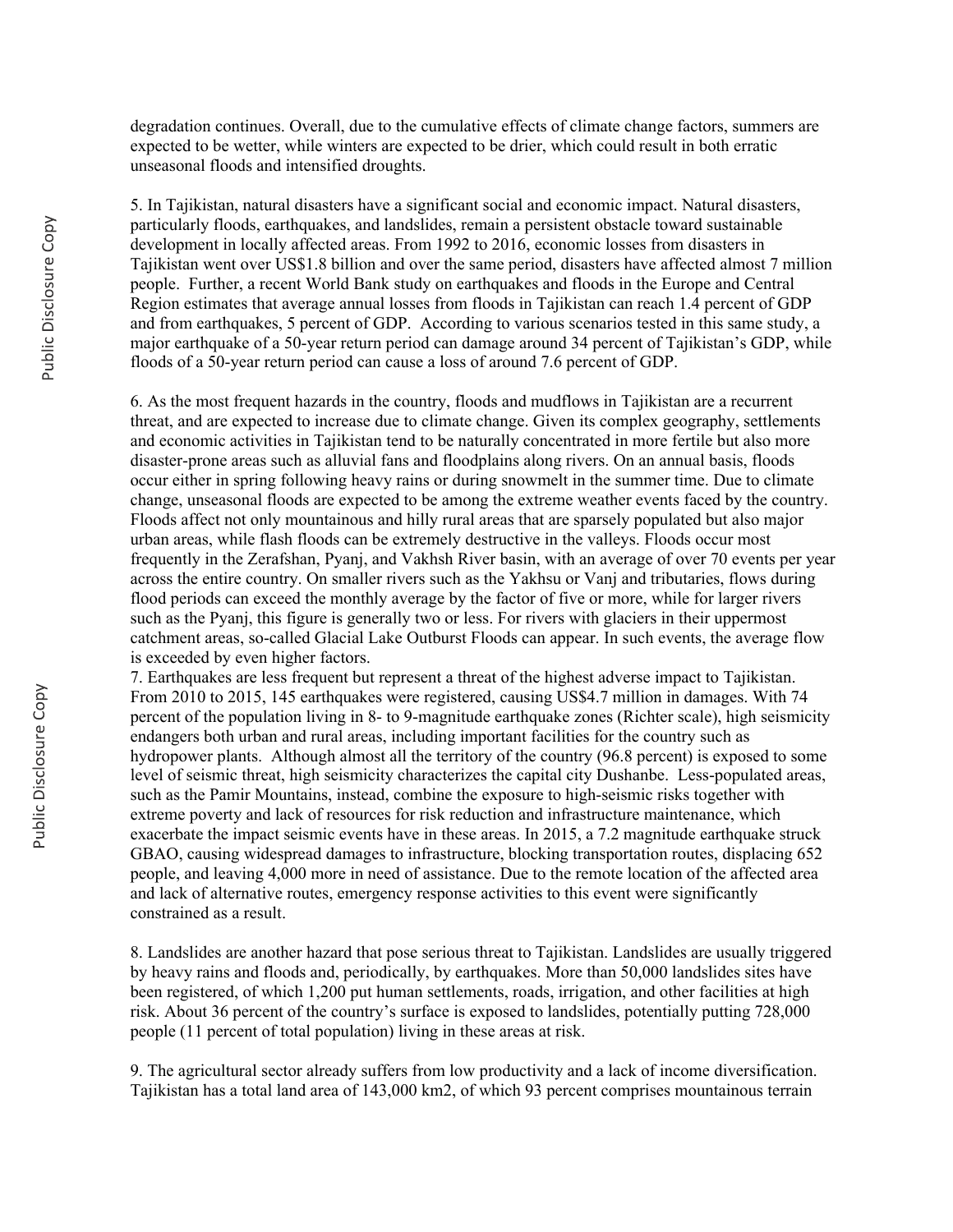which houses thousands of glaciers and rivers and only 7 percent of which is arable. Despite the limited arable land in the country and low productivity, agriculture continues to offers a solid foundation for economic development as one of the main contributors to GDP and employment. Even if this sector has the lowest compensation of any sector, it continues to dominate the labor market by accounting for almost 70 percent of total employment and 25 percent of the country's GDP. More than 60 percent of its population is solely dependent on agriculture as a primary source of livelihood and cotton is one of the main commodities exported by the country (together with aluminum and gold). Cotton fields, as well as other agricultural crops, are frequently exposed to extreme weather events, such as droughts, cold weather, hail, and floods. This is especially true for the Khatlon Oblast, where agriculture contributes to about 80 percent of the GDP of the region and 40 percent of exports. In the context of growing sensitivity to climate change, the productivity and yields out of the limited arable land can be seriously impeded due to natural disaster damage, and affect people's livelihoods, particularly in mountainous areas. By 2100, climate change projections indicate that agricultural yields could drop by as much as 30 percent in some regions of the country.

10. Tajikistan is Central Asia's least accessible, most isolated country, with low regional and international connectivity. The transport system includes railways of an approximate length of 680 km and 14,000 km of roads. Tajikistan increasingly depends on external trade for its export-driven business in agriculture and industry development, which both require reliable, safe, and affordable transport and telecommunication connectivity. With a population density of 58.6 persons per km2, the transport network of Tajikistan plays a critical role for exporting and importing goods, and providing access to services and facilities for the population—many of which are living in dispersed and remote settlements—through a mountainous terrain with intense natural hazards frequently disrupting connectivity and damaging assets, especially in winter. Such frequent disruptions add an additional burden to populations' restricted mobility to access district centers and nearby markets. In GBAO, the international M41 route, the only link of Tajikistan to one of its main trading partners, China, is frequently exposed to avalanches, mudflows, landslides, floods, and rockfalls, making the transportation of goods via that particular route generally unsafe and, at times, dangerous. More recently, disasters in 2015 caused numerous destructions of assets (for example, bridges) and interruption of services along the M41 route in the Vanj and Murghab districts of GBAO. Without building increased resilience in new or existing infrastructure based on climate change and improved technical guidelines, future extreme weather events and related hazards could put these infrastructures at further risk.

11. Tajikistan's infrastructure is gradually deteriorating due to insufficient maintenance and repeated exposure to natural hazards. Today, the country has acute infrastructure investment needs given that most of the capital assets, including irrigation channels, flood protection, and river embankments, as well as transport infrastructure and dams which have been mainly built during the Soviet Union period. The resulting situation not only reflects inadequate access of the population to basic social and infrastructure services but also accentuates its vulnerability to extreme weather events and seismic risks. For instance, in 2005, floods hit the Khatlon Oblast and destroyed or damaged flood protection dikes, irrigation infrastructure, and water supply networks, as well as roads, bridges, and hectares of agricultural lands. This event provides an illustration of what takes places when recurrent disasters take away precious resources to respond and reconstruct affected areas. In Tajikistan, scarce budgetary resources are frequently stretched over a large number of competing needs, which tend to reduce options for budget allocations dedicated to ex ante measures such as risk prevention and infrastructure maintenance. This is particularly the case for remote areas and costly civil works projects undertaken in difficult terrains. As a result, a pressing need to monitor, preserve, and/or repair aging infrastructure and systematically invest in risk reduction is rapidly growing across the country.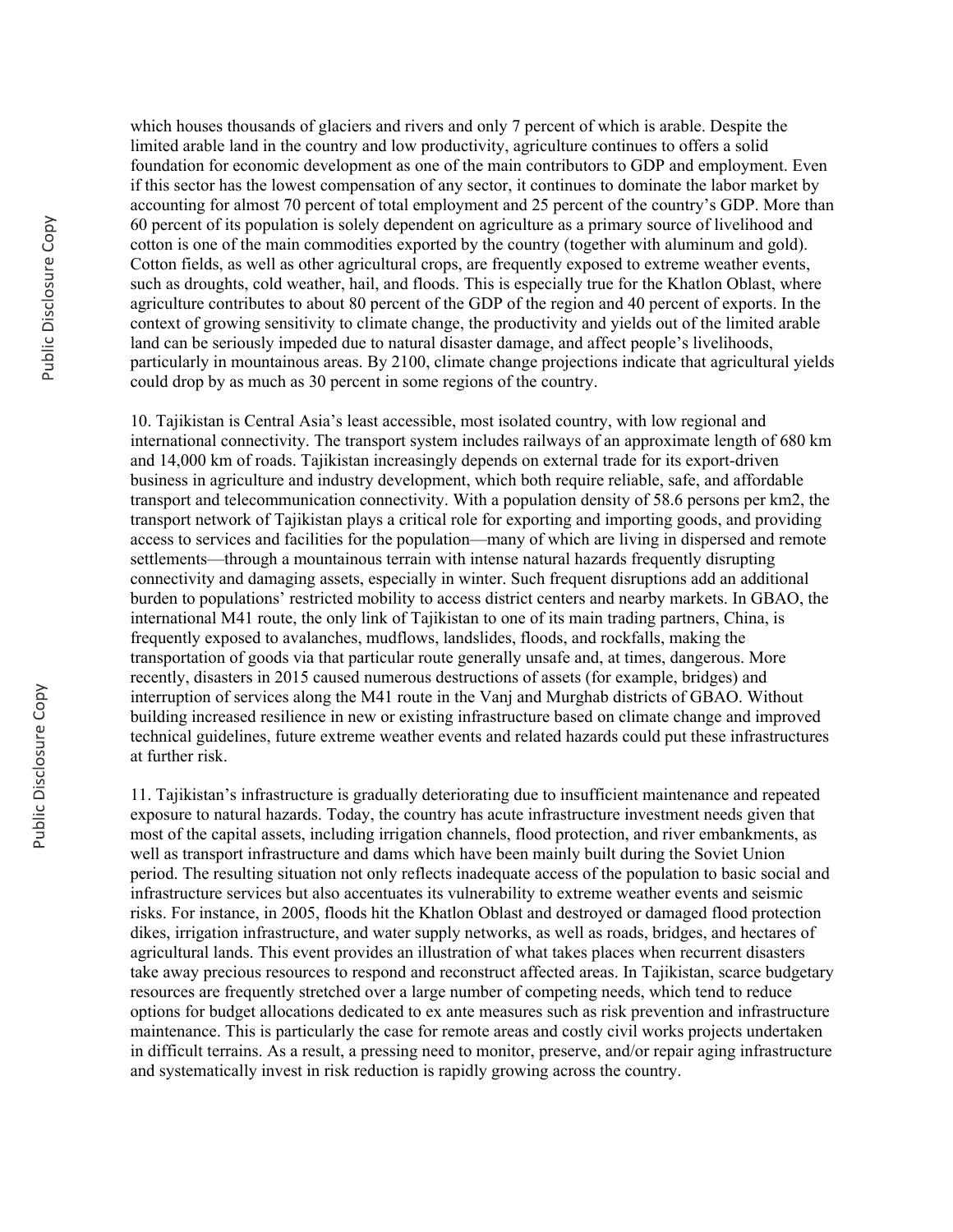12. The needs are numerous and the Government of the Republic of Tajikistan (GoT) has scarce resources in competing development projects. Among many other needs, systematic investments in disaster risk reduction are necessary across various sectors in the country. For example, transportation infrastructure, such as roads and bridges, requires the integration of risk information as well as robust resilience standards to withstand natural disasters, and minimize the disruption of infrastructure services and related socioeconomic activities. This requirement is seen on a yearly basis through the accumulated effects of several disasters, such as the mudflows and floods that caused significant disruption of access and services in GBAO in 2015. In addition, financial capacity of the GoT will need to be strengthened and become more agile. If the recovery process encounters bottlenecks and constraints due to lack of funding, disaster impact is likely to be amplified overtime. The inability to rapidly restore public infrastructure not only causes immediate complications but also has long-lasting impact on local communities and their livelihoods.

13. Moving from disaster response to risk mitigation. Tajikistan has inherited a disaster risk management (DRM) system oriented toward emergency response. As in many other countries, civil protection in the Soviet Union was oriented primarily at response. Investments in risk reduction were usually executed under a responsibility of other line ministries and institutes. However, after gaining its independence, Tajikistan inherited this system with fewer possibilities for addressing such risks and lower human and resource capacities. In fact, after the dissolution of the Soviet Union, many institutions involved with DRM—such as the Institute of Seismology and Earthquake Engineering (IoSEE)—had both human resources and required funds to perform their activities considerably reduced based on the available financing and shifting priorities.

14. The GoT has taken a number of steps to mainstream DRM into its development planning. It has formed the Committee for Emergency Situations and Civil Defense (CoESCD) under the GoT in 1994, which is directly authorized and responsible for management of emergency situations due to natural and manmade disasters. The 'State Commission for Emergency Situations' (SCES) is a national multisectoral mechanism to coordinate plans for rehabilitation and reconstruction, and a key platform to engage in policy making in this area. The GoT has been collaborating proactively with donors and development partners. In addition, with support from the United Nations Office for the Coordination of Humanitarian Affairs, a coordinating structure for international disaster response to Tajikistan was established in 2001—Rapid Emergency Assessment and Coordination Team (REACT). It has expanded since and now serves to share information and experiences on disaster management, including preparedness, response, and mitigation among the Tajikistan development partners and the CoESCD and other stakeholders.

15. The GoT has recently adopted the Sendai Framework for Disaster Risk Reduction in 2015 to replace its predecessor Hyogo Frameworks for Action. In 2010, the GoT, with support from the United Nations Development Programme (UNDP), has approved a National Disaster Risk Management Strategy for 2010–2015. The strategy emphasized importance of disaster risk reduction and preparedness, and a need for establishing a sustainable foundation for effective prevention, mitigation, warning, and response to possible disasters. Following the adoption of the strategy, the GoT has established the National Platform for Disaster Risk Reduction (NPDRR) as part of the SCES in 2012 to serve a consultative and advisory body for coordinating the activities of organizations working on DRM in Tajikistan. As of 2016, the National Strategy is being revised to align with the 2015 Sendai Framework for Disaster Risk Reduction.

16. The World Bank is currently strengthening institutional DRM capacity, with a particular focus on early warning systems and preparedness. For example, the Central Asia Hydrometeorology Modernization Project (P120788) is supporting national hydrometeorological services of the five Central Asian countries to collaborate, share data and expertise, and rebuild infrastructure and human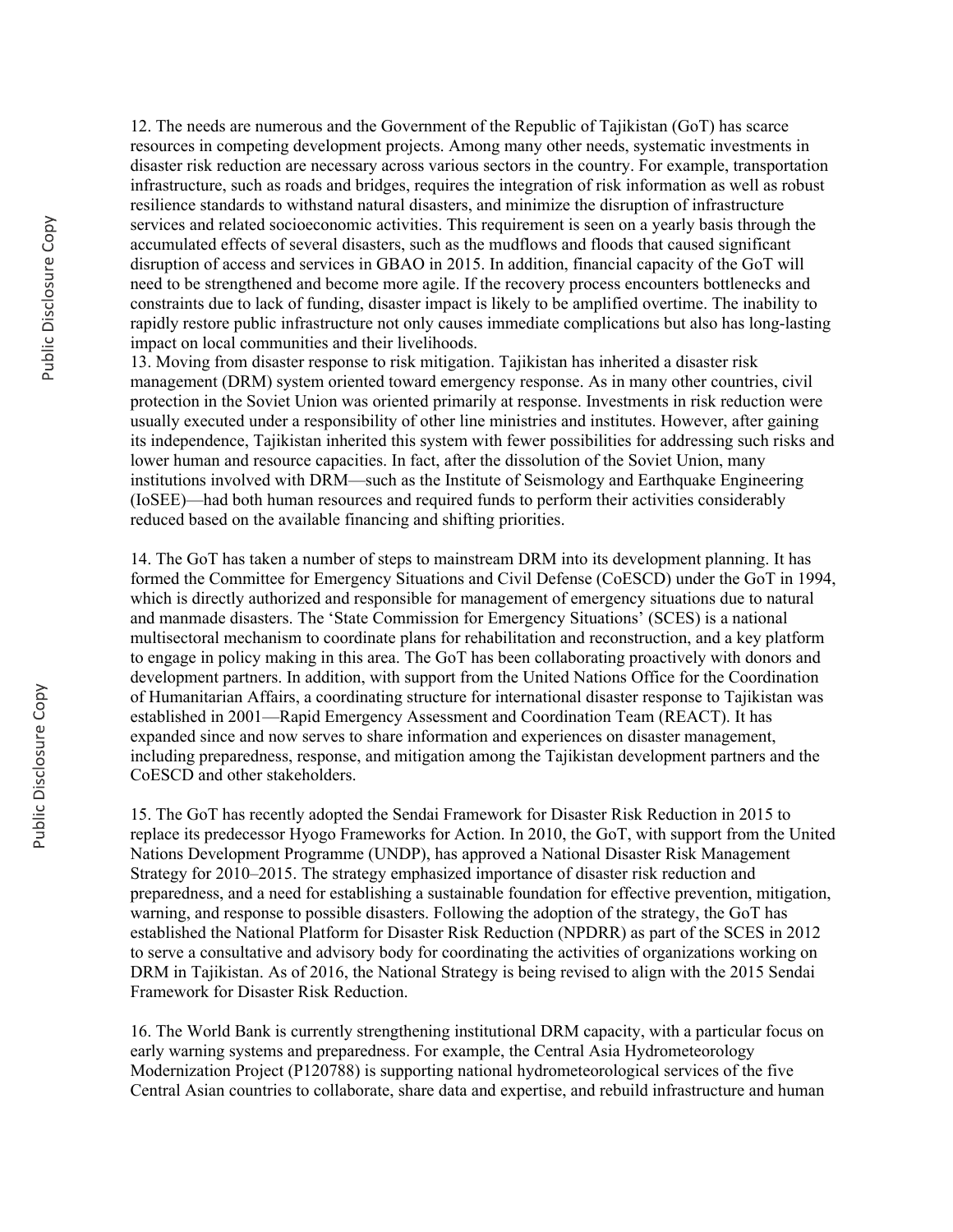capacity to improve the accuracy and timeliness of weather and river flow forecasts for better hazard warnings and reduced risks of weather-related disasters. In 2015, following an earthquake and destructive landslide debris flow, the World Bank partnered CoESCD to undertake a rapid risk assessment and made recommendations for reinstating transport links and establishing an emergency management plan. FurtherBuilding on this collaboration, the Strengthening Early Warning of Mountain Hazards in Central Asia (P158373) project is also expected to provide support to Tajikistan to enhance its capacity to assess flash floods and landslides. More recently, the Japan-World Bank Program for Mainstreaming Disaster Risk Management in Developing Countries, administered by the Global Facility for Disaster Reduction and Recovery (GFDRR) is also providing technical assistance by using hazard assessments to design more resilient transport and flood protection infrastructure. Finally, the Capacity and Needs Assessment, which is currently taking place in coordination with donors and key development partners, is reviewing CoESCD's current DRM status. Improving and modernizing the country's crisis management system was identified as the key priority to better monitor hazards (including weather-related hazards exacerbated by climate change), improve interagency coordination, establish best international practices on decision-making models, issue timely early warnings, decentralize and add redundancy to the system, and reduce the overall emergency response time. Relevant capacity building, encompassing operation and maintenance plans for the improved crisis management system, will also be produced under the ongoing Capacity and Needs Assessment (supported by GFDRR-funded technical assistance) to ensure the sustainability of the investments under this Project. Additional activities also include capacity reviews, and needs assessment for improving the crisis management systems in the country.

17. Ongoing technical assistance builds on wider policy dialogue and DRM collaboration, which was initiated at the regional level. In Central Asia, the World Bank, with GFDRR support, has also provided technical assistance to enhance national and regional knowledge of seismic risks reduction and share best practices in terms of seismic risk mitigation. To review ongoing seismic risk reduction efforts, their potential fiscal impacts, and stimulate dialogue on risk reduction initiatives (national and regional scales), the World Bank held a Central Asia Earthquake Risk Reduction Forum supported by the World Bank, the Government of Japan, and GFDRR in October 2015, in Almaty, Kazakhstan. This collaborative effort reviewed ongoing seismic risk reduction efforts across Central Asia, their potential fiscal impacts, and stimulated dialogue on risk reduction initiatives. Over 70 policy makers, experts, and practitioners from the governments of Kazakhstan, the Kyrgyz Republic, Tajikistan, Turkmenistan, and Uzbekistan, as well as development partner representatives, international experts, regional research and academic institutions, universities, civil society groups, media, and World Bank staff attended this forum. The results of this regional engagement will contribute to the design and implementation of the project's activities and help strengthen the DRM capacity of the GoT over time.

18. In Tajikistan, the World Bank has also been involved in upgrading infrastructure such as irrigation, road networks, and energy infrastructure. The World Bank has supported the GoT to address important legacy issues such as aging infrastructure and unsustainable land and water management. Legacy issues are important drivers of climate and seismic vulnerability but at the same time offer significant opportunities for 'no regrets' intervention to generate climate and disaster resilience cobenefits, reduce carbon emissions, and generate insightful lessons learned for similar interventions in the future. For example, the Tajikistan Second Public Employment for Sustainable Agriculture and Water Resources Management Project (PAMP II) (P133327) has provided initial support on rehabilitation of some of the flood protection infrastructure damaged during the July 2015 floods/mudflows. Phase II of the Central Asia Road Links - Tajikistan (CARs) program (P145634) currently helps increasing connectivity between the Sugd Oblast in Tajikistan, the Batken and Osh Oblasts in the Kyrgyz Republic, and the Fergana Oblast in Uzbekistan. It also supports improvements in road operations and asset management practices.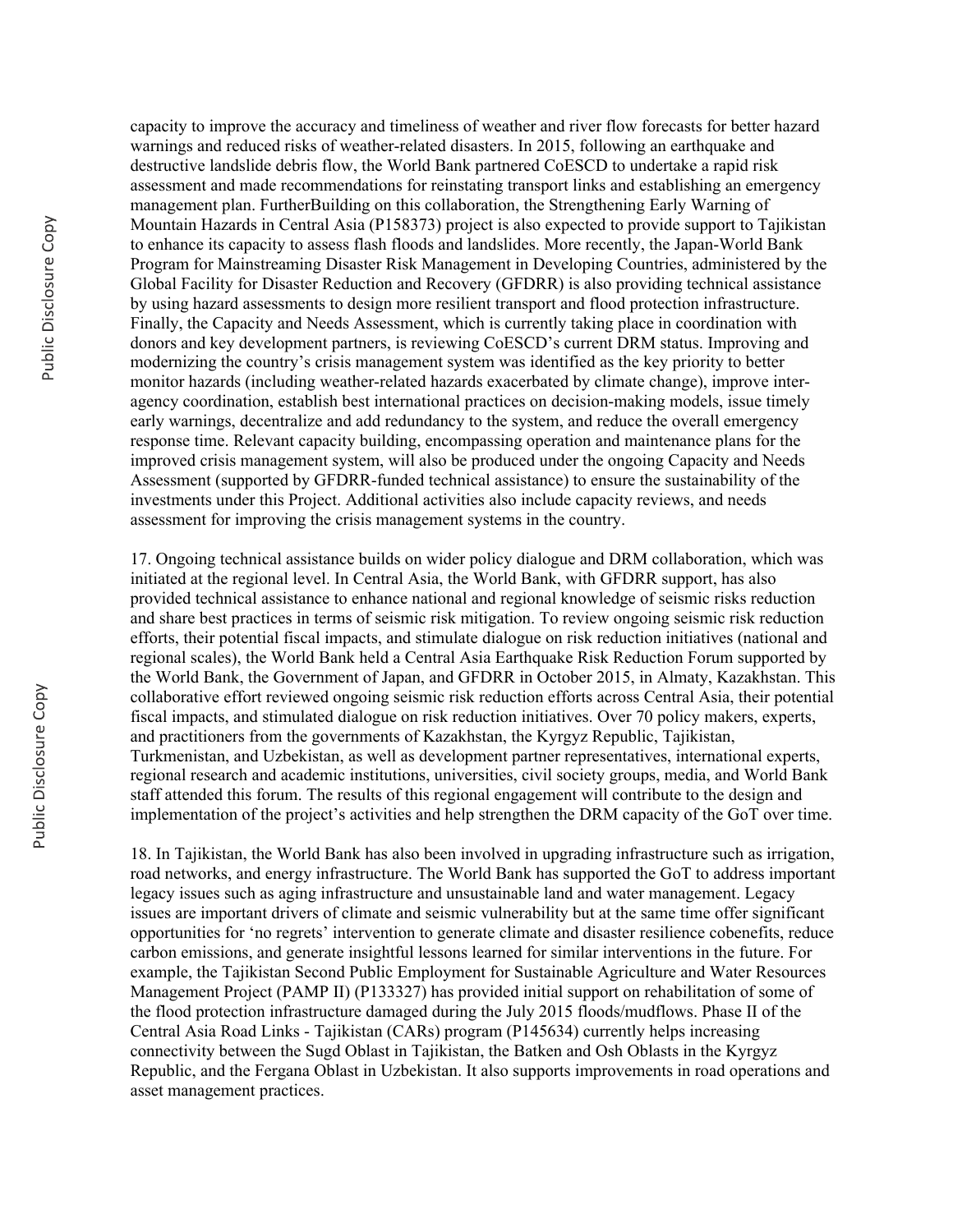19. Despite recent efforts to enhance legal and institutional frameworks for DRM and a number of related programs undertaken by the World Bank and other development partners in Tajikistan, significant needs for improvement persist in Tajikistan. Among many of them are (a) a need for systematic disaster risk reduction and risk-informed investments for critical infrastructure, (b) a need to increase its response capacity by modernizing its crisis management systems to respond to emergencies more efficiently and putting in place financial protection mechanisms, (c) a need to produce and share disaster risk information to inform planning and investments in various development sectors, and (d) a need for further capacity of DRM stakeholders. The project will establish a foundation to address these significant needs.

20. The World Bank's experience in building resilience will be also essential for (a) consolidating global and regional experiences to finance and scale up DRM investments; (b) coordinating and harmonizing the efforts of donors and development partners to leverage additional funding for DRM; and (c) utilizing previous experiences and work in Tajikistan to support flood protection, transport, and hydrometeorological services.

### **C. Proposed Development Objective(s)**

### **Development Objective(s)**

The Project Development Objective is to strengthen the Recipient's disaster risk management capacities, enhance the resilience of its critical infrastructure against natural hazards and improve its capacity to respond to disasters.

#### **Key Results**

#### **D. Project Description**

29. Project overview. The proposed project is envisioned to establish the foundation of the GoT's long-term DRM program and is based on a high demand for support to overall DRM and reconstruction of critical infrastructure in the country, such as bridges and flood protection and river bank erosion prevention infrastructure, through the 'building back better' principle. As an initial step, the project will target areas in GBAO that were affected by floods/mudflows in July 2015 and in the Khatlon Oblast and finance reconstruction of infrastructure (including bridges and flood protection and river bank erosion prevention infrastructure) to reduce disaster risks and avoid potential damages in the long-term, given the area's exposure to natural hazards. Finally, the project will strengthen the Government's capacity for DRM to address countrywide disaster risks, including floods, mudslides, rockfalls, avalanches, landslides, and earthquakes. The Project consists of the following four components:

Component 1: Strengthening Disaster Risk Management Capacity (Estimated Cost: US\$4 million). This component is intended to strengthen the Government's capacity on DRM through selected activities that focuses on disaster risk identification, disaster preparedness, and financial protection against disasters. This component will be implemented in coordination with UNDP, which has been continuously strengthening the capacities of CoESCD at the national and regional levels, while building regional mechanisms for dDsaster risk management and mainstreaming disaster risk reduction into state policy at the national and sub-national levels.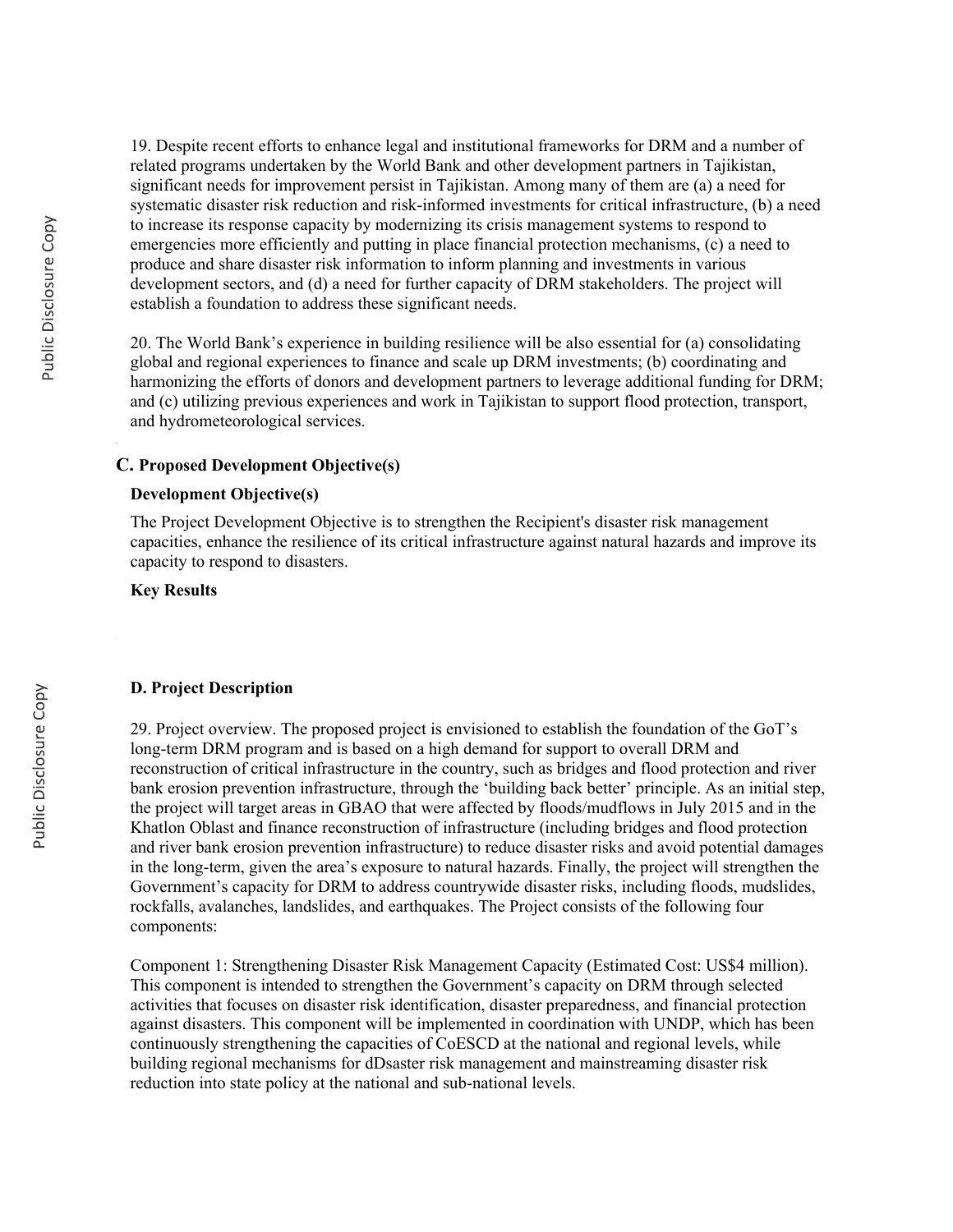\* Subcomponent 1.1 . Modernizing the Crisis Management Centers and Systems for Improved Disaster Preparedness. The project will finance (a) necessary works to build or renovate a facility to host the national CMC; (b) purchasing of required information and communication technology equipment to be installed within the national CMC, including equipment for dispatching early warnings, automated emergency call receiving system and dispatch services, disaster management information system, and robust crisis communications; (c) purchasing of mobile command and communication vehicles for the improved crisis management systems at the regional/local levels; (d) consultancy services for preparing an operations manual for the CMCs and systems; and (e) trainings for relevant staff and operators of the CMC and users of mobile command and communication vehicles. This activity will be implemented by the MoF Project Implementation Unit (PIU) with technical inputs and supervision from the CoESCD.

\* Subcomponent 1.2 . Seismic Hazard Assessment for Improved Disaster Risk Identification. The project will finance the purchasing of necessary equipment, such as seismic stations, seismic sensors, analytical software, and so on, for the IoSEE to conduct probabilistic seismic hazard assessment of the territory of Tajikistan and seismic microzoning for Dushanbe and its surrounding area based on the results of the national probabilistic seismic hazard assessment. This activity will be implemented by the MoF PIU with the technical inputs and supervision from the IoSEE.

\* Subcomponent 1.3 . Preparation of a Financial Protection Strategy for Mitigating Fiscal Shocks Caused by Natural Disasters. As an initial step for increasing the financial protection of Tajikistan, the project will support conducting of detailed fiscal risk diagnostics and assessments that will help identify contingent liabilities, resources available, and funding gaps. Furthermore, based on the fiscal risk diagnostics, the project will support preparation of a financial protection strategy that will cover ways for Tajikistan to mitigate fiscal shocks caused by disasters. This strategy will also touch upon actions to improve existing financial instruments or introduce the new ones. To conduct these activities, the project will finance consultancy services for conducting the fiscal risks diagnostics, further capacity-building activities, and preparation of the financial protection strategy. This activity will be implemented by the MoF PIU with technical inputs and supervision from the relevant departments within the MoF.

Component 2: Making critical infrastructure resilient against natural hazards (Estimated Cost: US\$38 million). This component will finance capital works and contingency planning (for example, equipment for emergency situations) for the transportation network in GBAO that suffered the most significant damages in July 2015, as well as flood protection infrastructure that has repeatedly been damaged in the Khatlon Oblast. Capital works for the transportation network will mainly include reconstruction and repair of a number of bridges, while works for flood protection will include strengthening of damaged existing infrastructure, complemented with adequate erosion prevention measures.

\* Sub-component 2.1. Rehabilitation of Bridges (US\$ 19 million). The works to be financed under this component will mainly consist of the reconstruction of bridges in the districts of GBAO. Preliminarily identified target bridges include those in Vanj an d Rushon districts in GBAO along the Vanj-Yazgulem, Vanji-Bolo, and Chikhoh-Ravgada roads and the Dushanbe-Kulyab-Khorog-Kulma (M41) routes.I n cases where the new bridge will have to be constructed, the new bridge will replace the old one.

\* Sub-component 2.2 Rehabilitation of Flood Protection (US\$ 19 million). The project will support the strengthening of selected flood protection infrastructure in the Khatlon Oblast. Preliminarily identified target catchments for intervention include the Ziraki, Dahana, Yakshu, Kyzylsu, Surkhob and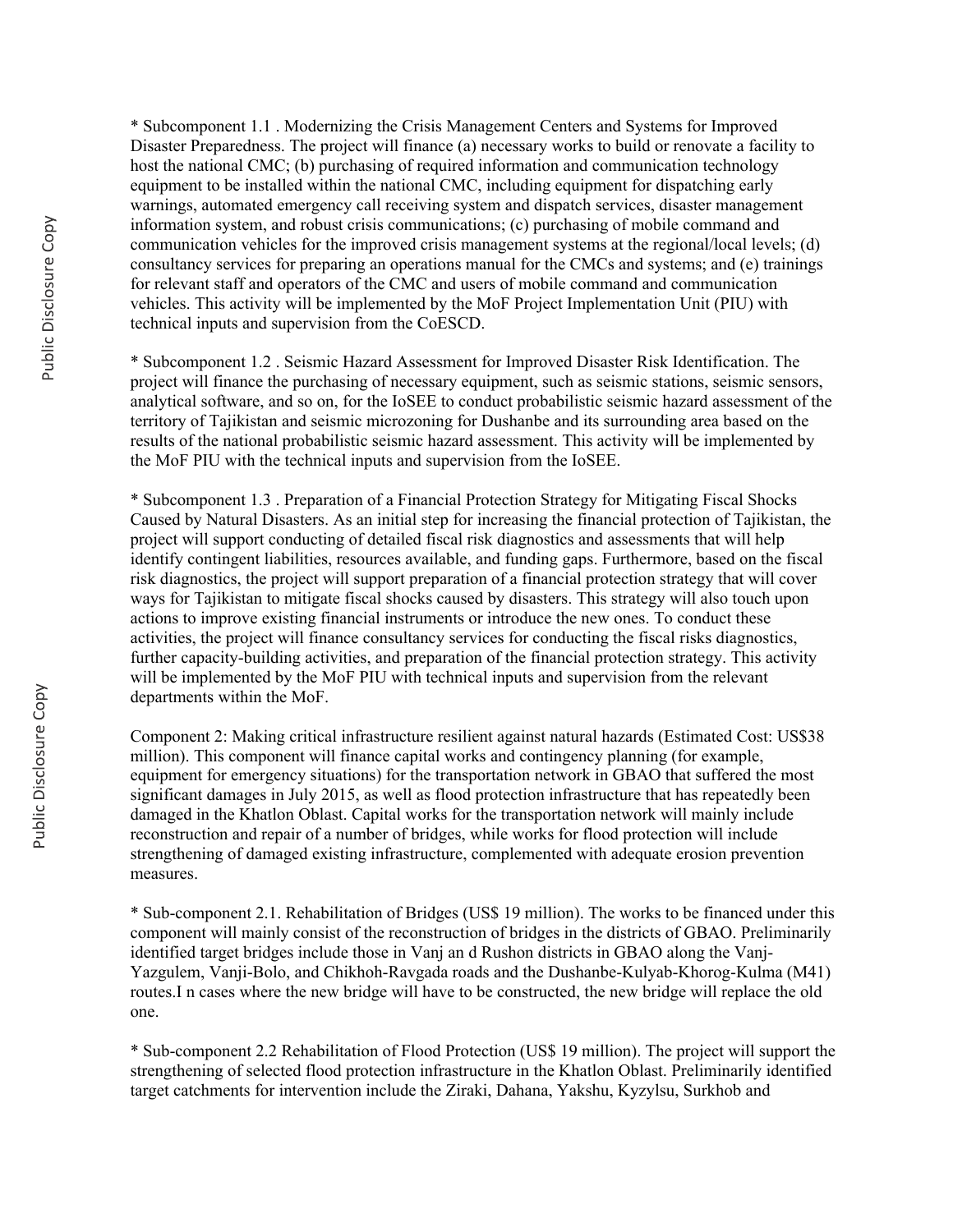Kofarnikhon rivers in the Khatlon Oblast. Capital works for flood protection will include the reconstruction and strengthening of damaged river embankments, flood protection dykes, and infrastructure for the prevention of riverbank erosion, and potentially including irrigation as well as drainage intakes and outlets.

Component 3: Contingent emergency response (Estimated Cost: US\$ 6million). The objective of this component is to improve Tajikistan's capacity to respond to disasters. A crisis or emergency eligible for financing is: an event that has caused, or is likely to imminently cause, a major adverse economic and/or social impact to the Borrower, associated with a natural or man-made crisis or disaster. Rapid disbursement of funds will allow the GoT to request a reallocation of project funds to partially cover emergency response and recovery costs. This component will be triggered if: (i) the GoT has determined that an eligible crisis or emergency has occurred and has submitted to the Bank a request to include said activities in the CERC for emergency response, (ii) the GoT has prepared and disclosed all safeguards instruments required for said activities; and (iii) the Borrower has adopted the CERC Annex in the Project Operational Manual (POM) in form, substance and manner accepted to the Bank. This component could also be used to reallocate project funds to this component or channel additional funds to fully or partially replenish funds reallocated to the CERC should they become available due to an eligible emergency. The initial allocation of US\$6 million under this component is partially due to the imminent risks of floods, mudflows, and so on during the summer of 2017, stemming from the heavy snowfall during the winter of 2016 and delayed snow melting during spring of 2017.

Component 4: Project management (Estimated Cost: US\$ 2 million). This component will support incremental operating costs for the implementing agencies (IAs) (MoF, MoT, and ALRI) for project execution, including overall project administration and management, prioritization of subprojects, management of social and environmental safeguard issues, financial management (FM), procurement, contract administration, project reporting, and monitoring and evaluation (M&E).

#### **Component Name:**

Strengthening Disaster Risk Management Capacity **Comments ( optional)**

#### **Component Name:**

Making Critical Infrastructure Resilient against Natural Hazards **Comments ( optional)**

#### **Component Name:** Contingent Emergency Response Component **Comments ( optional)**

**Component Name:** Project Management **Comments ( optional)**

### **E. Project location and Salient physical characteristics relevant to the safeguard analysis (if known)**

The project will be implemented at various locations in Tajikistan. Natural environment and human settlements including associated transport infrastructure and houses in many project locations were damaged by the natural events such as landslides and mudflows. Rehabilitation of bridges will be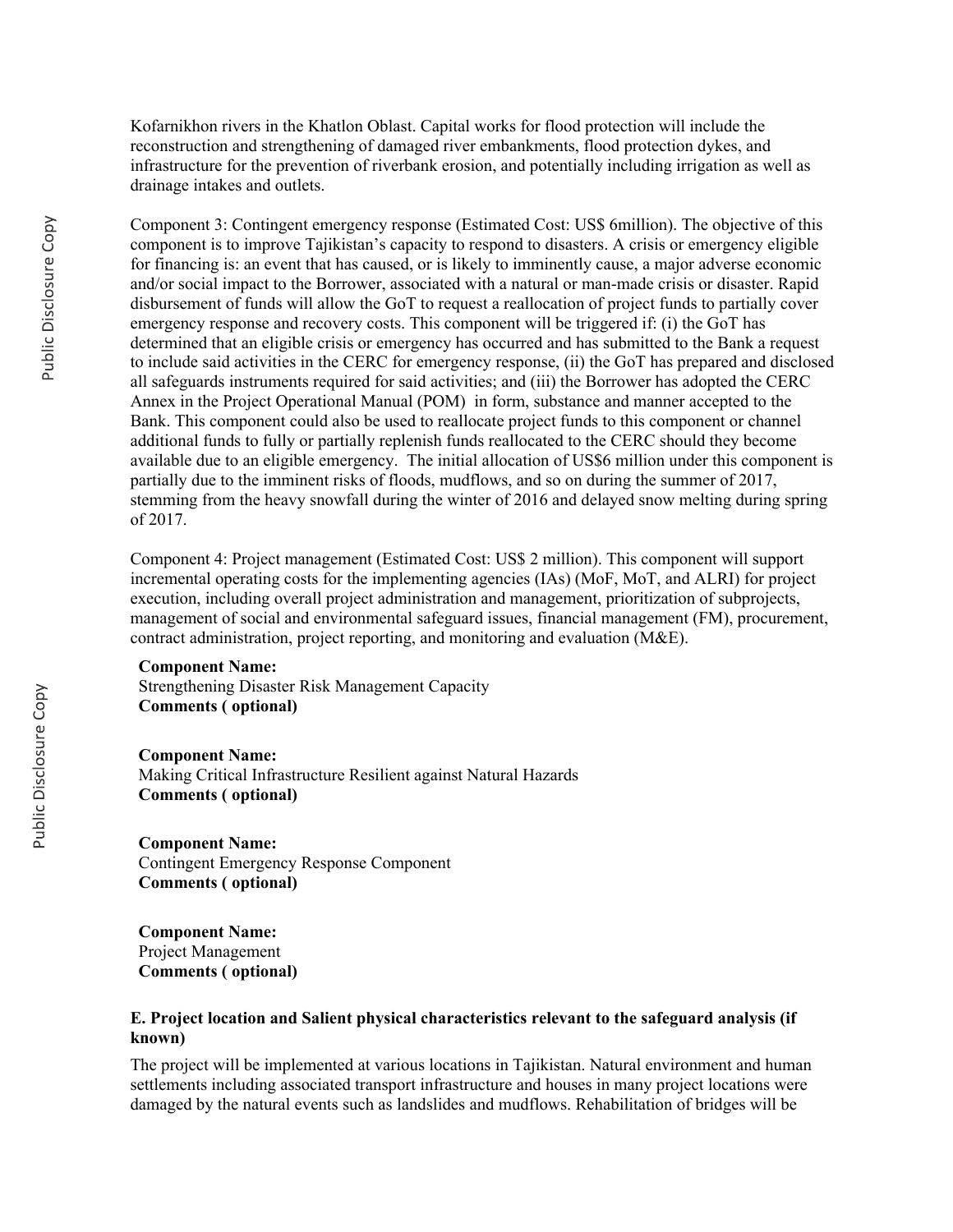conducted on the Vanj-Yazgulyam, Vanji bolo, Chikhoh-Ravgada and Dushanbe-Kulyab-Khorog-Kulma (M41) routes. Rehabilitation of flood protection infrastructure will be conducted in Khatlon region along river Vakhsh. CMC Centers will be constructed in Dushanbe and, possibly, in other cities of Tajikistan utilizing the space withing existing areas under the jurisdiction of emergency response agencies. Component 3 may be applied to any area in Tajikistan

## **F. Environmental and Social Safeguards Specialists**

Angela Nyawira Khaminwa( GSU03 )

Rustam Arstanov( GEN03 )

Svetlana K. Sharipova( GSU03 )

### **II. IMPLEMENTATION**

46. The MoF PIU will lead the overall supervision and coordination of the project implementation, FM consolidation, and monitoring and reporting consolidation. Component 1 (Strengthening of DRM capacity) and Component 3 (Contingent Emergency Response Component) will also be executed by the MoF PIU, including procurement and safeguardrelated aspects, with technical inputs and supervision from relevant agencies, such as the CoESCD, IoSEE, and relevant departments within the MoF. Component 2 will be implemented by the MoT for activities related to the reconstruction of bridges and ALRI for those related to the reconstruction of flood protection and riverbank erosion prevention infrastructure. Both the MoT and ALRI will be in charge of the procurement, FM, technical inputs and supervision, and safeguard-related aspects for their respective activities.

47. FM. The MoF PIU will have overall responsibility for FM and disbursement functions, including consolidation and submission of the interim financial reports (IFRs) and audit reports, while the MoT and ALRI, through its financial and accounting units, will have overall responsibility for FM of Subcomponent 2.1 and Subcomponent 2.2 and provide information to the MoF PIU for consolidation. The FM assessment found that the MoF PIU, Project Implementation Group (PIG) of MoT, and ALRI Project Management Unit (PMU) staff have experience under existing World Bank projects; however, the FM staffing capacity in terms of numbers is not adequate, and dedicated FM consultants will need to be contracted for project FM and disbursement functions. Accounting and financial reporting at the agencies will need to be modified, with inbuilt controls to enhance reliability of financial reports produced by the accounting system as well as to have capacity to generate IFRs required under the project. The MoT PIU will prepare and submit to the World Bank consolidated unaudited IFRs in form and content satisfactory to the World Bank. Project financial statements will be subject to independent audit by auditors satisfactory to the World Bank, with the MoF PIU responsible for the audit.

| <b>Safeguard Policies</b>      | Triggered? | <b>Explanation (Optional)</b>                  |
|--------------------------------|------------|------------------------------------------------|
| Environmental Assessment OP/BP | Yes        | Component 1 includes a creation of CMCs in     |
| 4.01                           |            | Dushanbe and, possibly, in other regions of    |
|                                |            | Tajikistan. The CMCs will be created either in |
|                                |            | a new building specifically constructed for    |

## **III. SAFEGUARD POLICIES THAT MIGHT APPLY**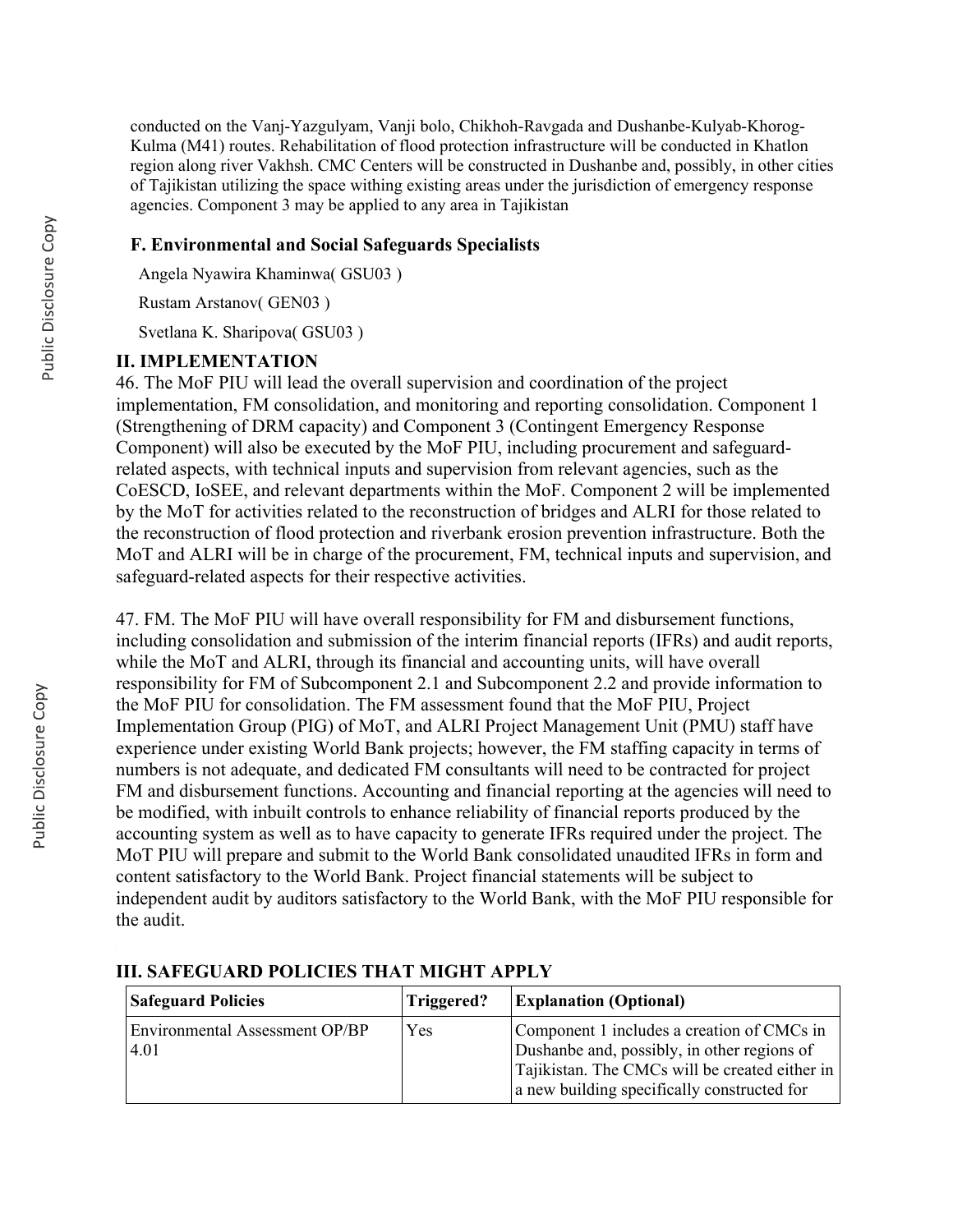|  | that purpose, or in an existing building                                            |
|--|-------------------------------------------------------------------------------------|
|  | renovated/retrofitted for that purpose.                                             |
|  | Associated civil works will likely pose minor                                       |
|  | environmental and health and safety risks.                                          |
|  | These risks include dust, noise, vibration, risks                                   |
|  | related to improper management of                                                   |
|  | construction waste, health and safety risks                                         |
|  | during construction, and others. Contractors,                                       |
|  | who will work in accordance with the site-                                          |
|  | specific environmental management plan                                              |
|  | checklist, will manage such risks and ensure                                        |
|  | good construction practices. Civil works under                                      |
|  | the Component 2 of the project will include                                         |
|  | rehabilitation/reconstruction of the bridges at                                     |
|  | already existing bridge sites, reinforcement                                        |
|  | of the riverbanks and flood protection                                              |
|  | structures and clean up operations in the                                           |
|  | streambeds filled with mudflow material                                             |
|  | Such activities might generate adverse                                              |
|  | environmental impacts such as water and air                                         |
|  | pollution, noise, soil erosion, dumping of                                          |
|  | excavated rock material, occupational hazards                                       |
|  | and other. Therefore, OP 4.01 Environmental                                         |
|  | Assessment will be triggered. However,                                              |
|  | adverse environmental impact of such                                                |
|  | activities is expected to be minor and limited                                      |
|  | to the preparation and construction phases. All                                     |
|  | associated risks can be managed with                                                |
|  | appropriate environmental management plans.<br>Overall environmental impact of such |
|  | activities is expected to be positive due to                                        |
|  | restitution of the streambeds and better                                            |
|  | protection of the riverbanks from erosion.                                          |
|  | Civil works in case of emergency could                                              |
|  | include demolition, removal, repair or                                              |
|  | reconstruction of damaged public                                                    |
|  | infrastructure, clearing of debris, or other                                        |
|  | activities which could have potential negative                                      |
|  | impacts if not mitigated, and would therefore                                       |
|  | fall into Category B. These activities will be a                                    |
|  | subject to an expedited review by safeguards                                        |
|  | specialists to determine if they are eligible                                       |
|  | under the safeguard policies and to exclude                                         |
|  | certain activities if the environmental or social                                   |
|  | impacts are significant, or to include                                              |
|  | appropriate mitigation measures for a                                               |
|  | proposed activity if feasible. It will be difficult                                 |
|  | to describe mitigation measures associated                                          |
|  | with emergency response and likely                                                  |
|  | vulnerable locations and/or groups in the                                           |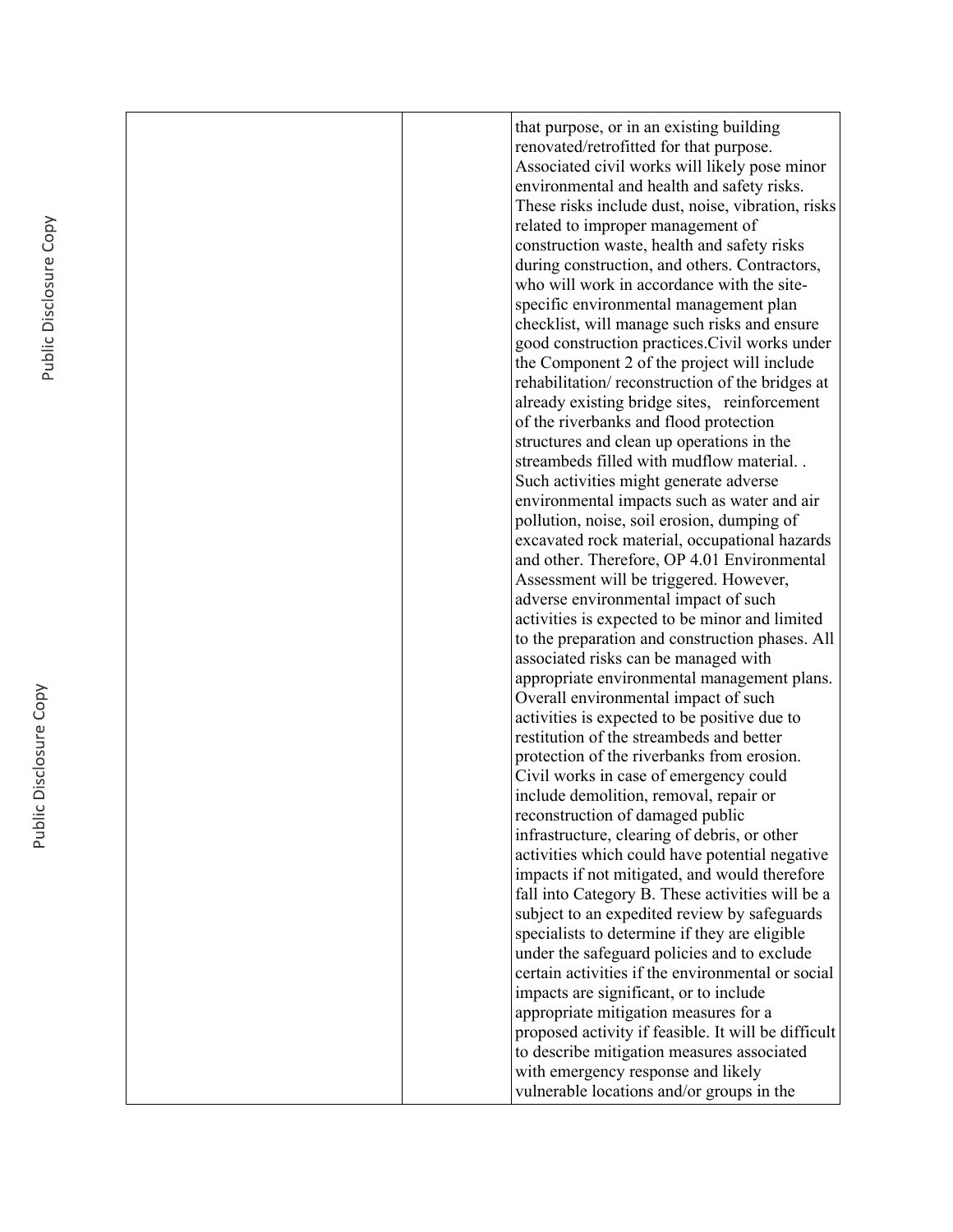|                                           |                | current EMF at this stage. Thus, a special<br>chapter in the EMF describes a screening<br>process for the potential activities, the<br>institutional arrangements for environmental<br>and social due diligence, and monitoring and<br>required capacity-building measures.                                                                                                                                                                                                                                                                                                                                                                                                                                                                                                                                                                                                                     |
|-------------------------------------------|----------------|-------------------------------------------------------------------------------------------------------------------------------------------------------------------------------------------------------------------------------------------------------------------------------------------------------------------------------------------------------------------------------------------------------------------------------------------------------------------------------------------------------------------------------------------------------------------------------------------------------------------------------------------------------------------------------------------------------------------------------------------------------------------------------------------------------------------------------------------------------------------------------------------------|
| Natural Habitats OP/BP 4.04               | N <sub>0</sub> | The Project will focus on existing<br>infrastructure (bridges and flood protection<br>structures). Some minor short term impact<br>such as increased siltation during the<br>construction works may be expected.<br>However, such impacts will be regulated via<br>proper mitigation measures included in the<br>EMPs. In addition, EMF studi prepared prior<br>to appraisal will contain detailed description<br>of the sensitive species and habitats near the<br>project sites.                                                                                                                                                                                                                                                                                                                                                                                                              |
| Forests OP/BP 4.36                        | No             | not applicable since no forest areas or<br>industries are involved in the project.                                                                                                                                                                                                                                                                                                                                                                                                                                                                                                                                                                                                                                                                                                                                                                                                              |
| Pest Management OP 4.09                   | No             | no reconstruction of irrigation and drainage<br>systems is not expected. Exposure of the<br>project to agriculture activities is not expected                                                                                                                                                                                                                                                                                                                                                                                                                                                                                                                                                                                                                                                                                                                                                   |
| Physical Cultural Resources OP/BP<br>4.11 | N <sub>0</sub> | No objects that could be defined as Physical<br>Cultural Resources were observed in the area.<br>EIA, EMF and ESMP documents will contain<br>provisions for chance finds.                                                                                                                                                                                                                                                                                                                                                                                                                                                                                                                                                                                                                                                                                                                       |
| Indigenous Peoples OP/BP 4.10             | No             | There are no indigenous people in Tajikistan<br>as per OP 4.10.                                                                                                                                                                                                                                                                                                                                                                                                                                                                                                                                                                                                                                                                                                                                                                                                                                 |
| Involuntary Resettlement OP/BP 4.12       | Yes            | The project triggers OP 4.12. As a multi-<br>sectoral investment operation it may<br>potentially require land acquisition for sub-<br>projects under Component 2 for activities<br>related to the transport network critical links<br>and those related to flood protection. Impacts<br>may include destruction of assets, fences, trees<br>and crops as well as demolition and<br>subsequent compensation for small structures<br>along the roads and other resilient<br>infrastructure. As the specific design of these<br>sub-projects will be known only during<br>implementation, a Resettlement Policy<br>Framework (RPF) was prepared. Site-specific<br>Resettlement Action Plans (RAP) will be<br>prepared as necessary, following the detailed<br>design of sub-projects. The RPF in Russian<br>was disclosed in-country and public<br>consultations held at four sites in March 2017. |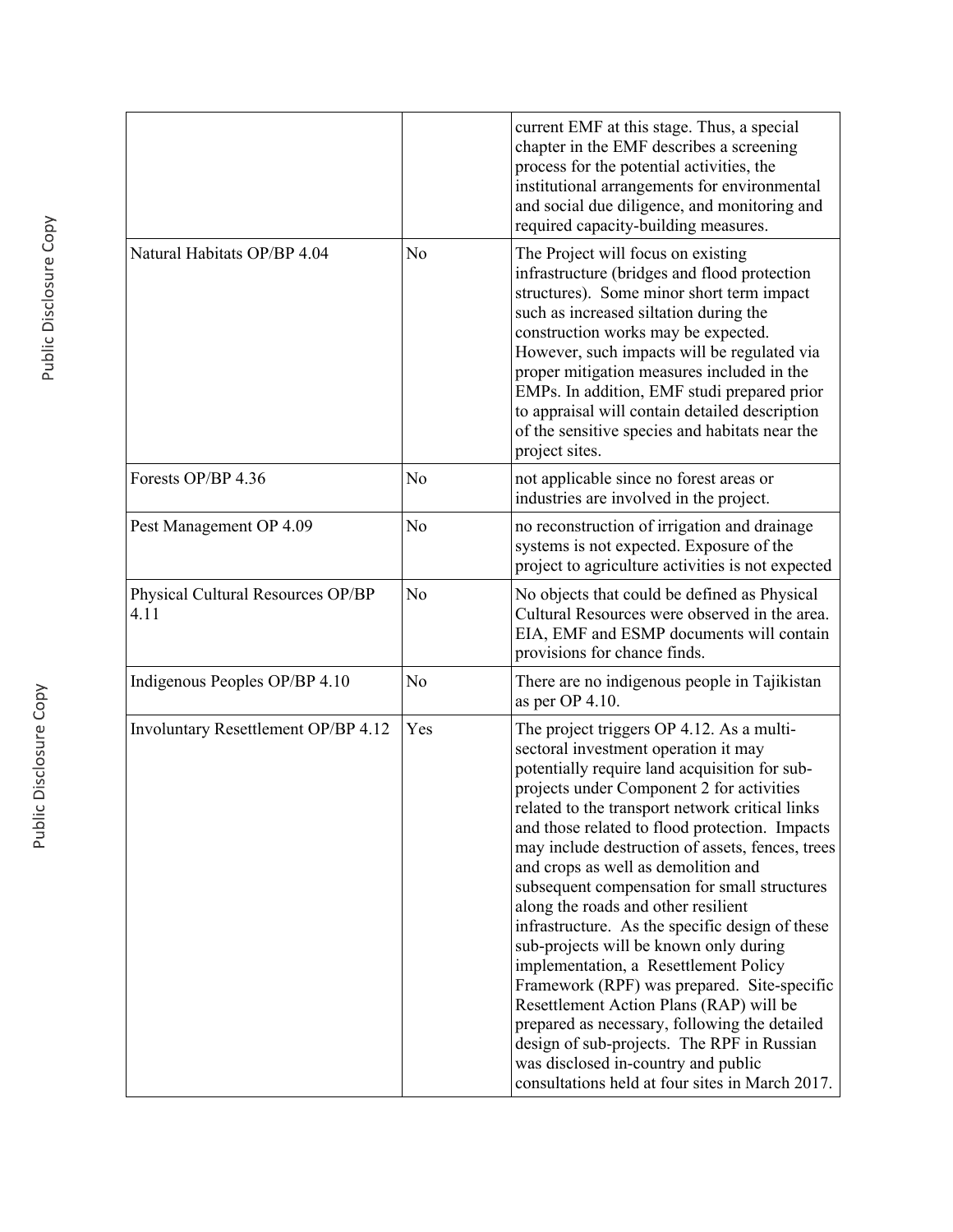| Safety of Dams OP/BP 4.37                         | Yes            | The project will not finance the rehabilitation<br>reinforcement of dams. Also, the selected<br>project sites/ project regions will not depend<br>on the performance of the existing dams.                                                                                                                                                                                                                                                                                                                                                                                               |
|---------------------------------------------------|----------------|------------------------------------------------------------------------------------------------------------------------------------------------------------------------------------------------------------------------------------------------------------------------------------------------------------------------------------------------------------------------------------------------------------------------------------------------------------------------------------------------------------------------------------------------------------------------------------------|
| Projects on International Waterways<br>OP/BP 7.50 | Yes            | LEGEN has confirmed that the project is<br>granted an exception from the notification<br>requirements under the OP 7.50 since it will<br>be implemented in the "ongoing schemes,<br>involving additions or alterations that require<br>rehabilitation, construction, or other changes<br>that in the judgment of the Bank will not<br>adversely change the quality or quantity of<br>water flows to the other riparians; and will not<br>be adversely affected by the other riparians'<br>possible water use. The Exception Memo was<br>cleared by the regional VP on March 10,<br>2017. |
| Projects in Disputed Areas OP/BP<br>7.60          | N <sub>0</sub> | N/A                                                                                                                                                                                                                                                                                                                                                                                                                                                                                                                                                                                      |

# **IV. Key Safeguard Policy Issues and Their Management**

## *A. Summary of Key Safeguard Issues*

## **1. Describe any safeguard issues and impacts associated with the proposed project. Identify and describe any potential large scale, significant and/or irreversible impacts:**

Component 1 includes a creation of Crisis Management Centers (CMCs) in Dushanbe and, possibly, in other regions of Tajikistan. Associated civil works will likely pose minor environmental and health and safety risks. These risks include dust, noise, vibration, risks related to improper management of construction waste, health and safety risks during construction, and others. Contractors, who will work in accordance with the site-specific environmental management plan checklist, will manage such risks and ensure good construction practices. Environmental impacts related to bridge works under Component 2 will include temporary water siltation during the construction works, air pollution from machinery and equipment, river slopes erosion, dumping of excavated rock material, and debris from dismantled old bridges and road sections. Some adverse environment and health and safety impacts are anticipated from construction camps (discharges of wastewater, generation of domestic waste); vehicle parking; and maintenance areas (spills). Environmental impacts associated with flood protection will include cutting of trees and shrubs, noise and generation of dust from construction, and temporary worsening of the quality of water due to erosion and sedimentation during construction. Activities under Component 2 will also include risks associated with the transportation of material and operation of borrow pits. Component 3 will be triggered following paragraph 13 of OP 10.00 (Investment Project Financing). Activities under this component will cover both natural and man-made disasters. Potential risks and mitigation measures associated with emergency response are likely to be associated with possible delays in reconstruction effort that might adversely affect vulnerable locations and/or groups.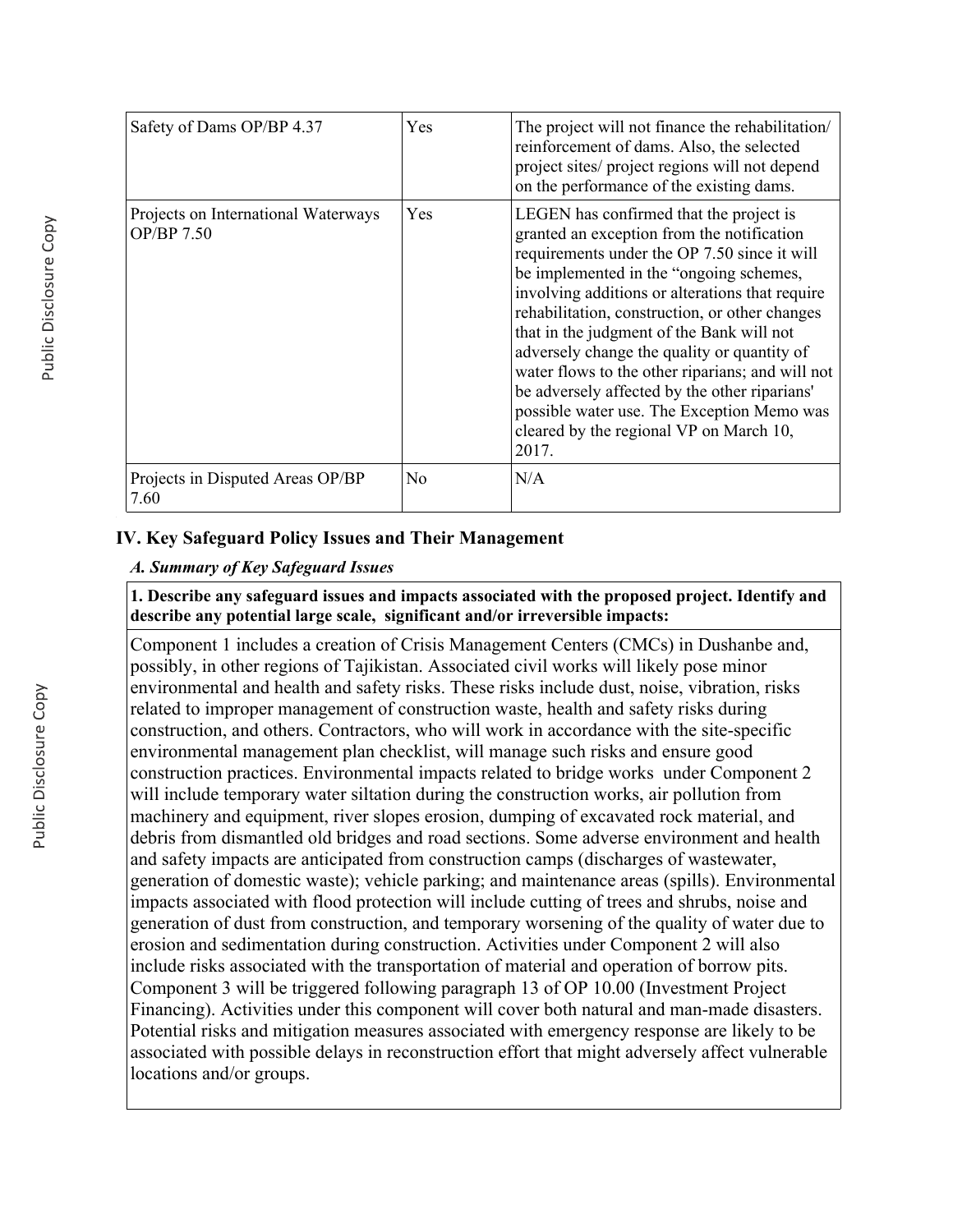Involuntary land acquisition may result from project activities, however these impacts are not expected to be large in scale.

**2. Describe any potential indirect and/or long term impacts due to anticipated future activities in the project area:**

It is expected that a longer-term environmental impacts of activities will be positive due to restitution of the streambeds and better protection of the riverbanks from erosion. As ecosystems were adversely affected by the natural disasters, activities under the project may help these ecosystems to recover. Communities in climate change induced disaster zones will be better adapted to natural hazards and their vulnerability to them would be better managed.

Communiities in cilmate change affected disaster zones will be better adapted to natural hazards adn their vulnerability to these risks reduced.

**3. Describe any project alternatives (if relevant) considered to help avoid or minimize adverse impacts.**

In most cases, project interventions will deal with existing infrastructure that was significantly damaged by the natural disasters. "No project" alternative would mean that anticipated long term positive impacts will not materialize.

In regards to involuntary land acquisition, screening of the project area will include exploring the possibility of carrying out all improvements within the existing footprint and/or ensuring that appropriate technology is used to reduce land requirements, and thereby avoid or minimize involuntary resettlement.

**4. Describe measures taken by the borrower to address safeguard policy issues. Provide an assessment of borrower capacity to plan and implement the measures described.**

The MoF PIU has involved three people who will bear the responsibility for the implementation of the environmental safeguards. They are as follows:

(a) The PIU Project Coordinator is responsible for the overall safeguards implementation.

(b) The PIU Environmental Specialist is responsible for environmental safeguards

implementation in rehabilitation of infrastructure critical links (Subcomponent 2.1).

(c) The PIU Environmental Specialist is responsible for safeguards implementation in rehabilitation of flood protection (Subcomponent 2.2.).

These three people have developed a comprehensive EMF document that covers all components of the project. iIn addition, the feasibility study and detailed design consultants have provided their inputs to the EMF as specified in their ToR. The EMF describes the requirements for the site-specific EMPs. The development of the framework document in this case is justified by the fact that the scope and locations of interventions under the Components 1 and 3 were not defined by the time of Appraisal. Also, as regards the Component 2, new bridges were added to the project scope just before the Appraisal. The location of some of the bridges is known, but the overall list of bridges is not finalized by the time of Appraisal and needs further prioritizing. The feasibility studies and detailed designs with integrated site specific EMPs will be developed during the project implementation.

According to the project design and the implementation timeline, the site-specific EMPs for the construction works will be developed by detailed design consultants in parallel with the detailed design study. The site-specific EMPs will be included in the bidding documents for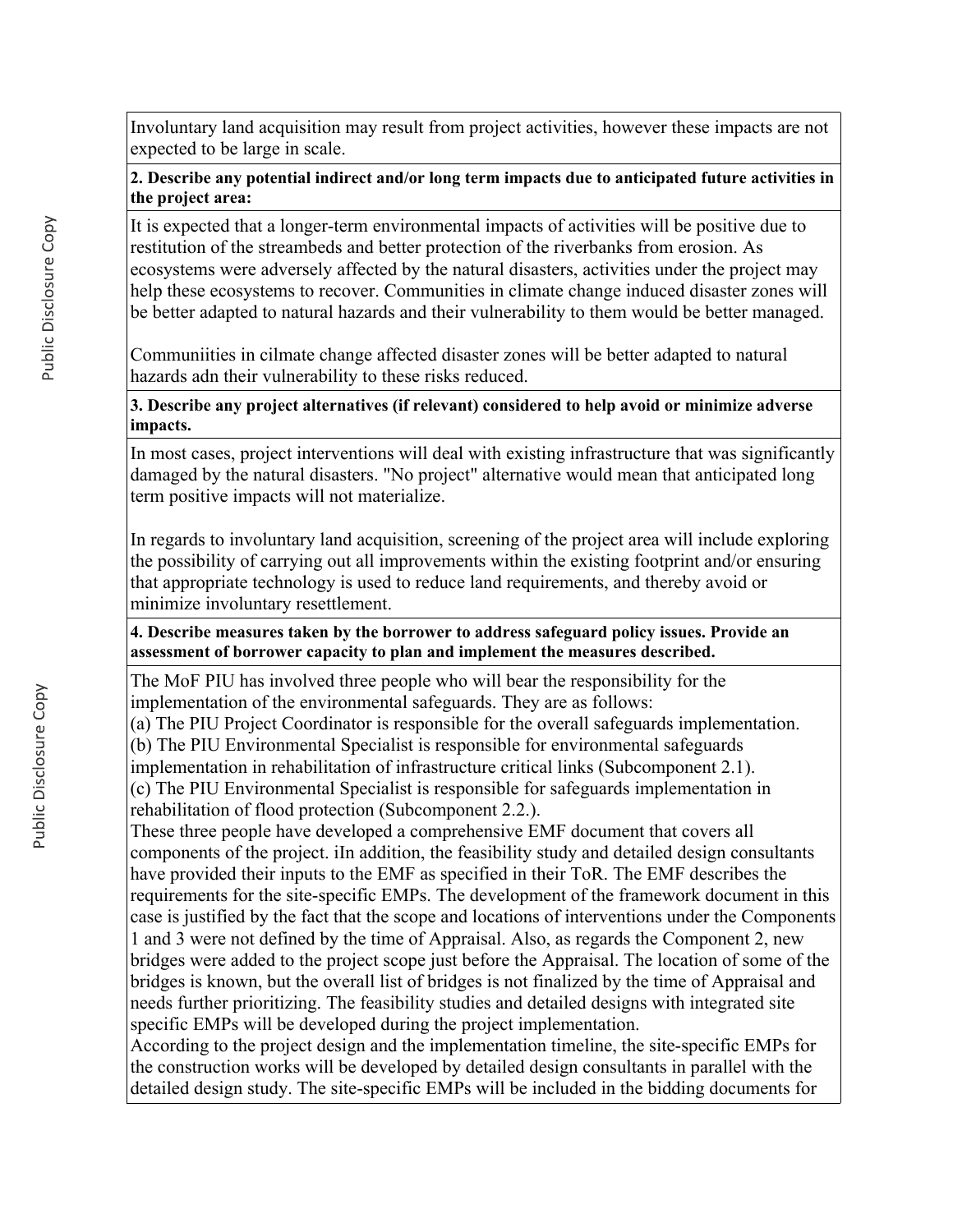construction contractors. The site supervision will be implemented by the contractors' responsible people on-site and during the site supervision visits of the PIU Environmental Specialists. Thus, a special chapter in the EMF describes a screening process for the potential activities, the institutional arrangements for environmental and social due diligence, and monitoring and required capacity-building measures. The screening process will allow indicating which kinds of emergency response actions can proceed with no additional environmental or social assessment and which ones will require assessment (and at what level) before being initiated. Component 3 will not finance any activities that will be categorized as Category A according to the World Bank OP 4.01 Environmental Assessment.

On involuntary resettlement a Resettlement Policy Framework has been prepared. In addition, the PIU has hired two social safeguards consultants and strategically placed them in the MOT and the ARLI to respectively bear responsibility for overseeing social and safeguards issues related to the reconstruction of bridges and flood protection facilities. These consultants were closely involved in the development and conduct of the Social Assessment and the RPF and their subsequent in-country disclosure.

## **5. Identify the key stakeholders and describe the mechanisms for consultation and disclosure on safeguard policies, with an emphasis on potentially affected people.**

Main beneficiaries of the project are the people who live in the disaster prone areas of Tajikistan covered under the project. As the EMF document consists of several different parts each covering one component, the Borrower has conducted a series of consultation meetings on the ground. Thus, during March 2017 meetings were conducted in the Khatlon oblast focusing on flood protection works and in GBAO focusing on bridges reconstruction. Before the meeting participants were provided with the printed summary describing environmental impacts and proposed mitigation measures. In addition, a public consultation meeting was conducted in Dushanbe, in April 2017, focusing on the overall EMF document. The EMF document was disclosed on the website of the MOF prior to consultation meeting. It is stated in the EMF that each site specific EMP will be consulted with the stakeholders who live in the vicinity of civil works. The project is strongly focused on engaging with citizens. These engagement has already been activated during the conduct of the Social Assessment in the potential project areas in GBAO and Khatlon oblast, including focus group discussions with potential beneficiaries of both genders. Furthermore, public consultations to discuss the SA and the RFP were held at four sites in these oblasts in March 2017. The feedback and recommendations (on employment, the GRM, a labor influx management and etc.) from these consultations have been incorporated into both documents to be used during implementation.

### *B. Disclosure Requirements*

| <b>Environmental Assessment/Audit/Management Plan/Other</b>                                                 |               |  |  |  |
|-------------------------------------------------------------------------------------------------------------|---------------|--|--|--|
| Date of receipt by the Bank                                                                                 | $14-Apr-2017$ |  |  |  |
| Date of submission to InfoShop                                                                              | $24-Apr-2017$ |  |  |  |
| For category A projects, date of distributing the Executive Summary of the<br>EA to the Executive Directors |               |  |  |  |
| "In country" Disclosure                                                                                     |               |  |  |  |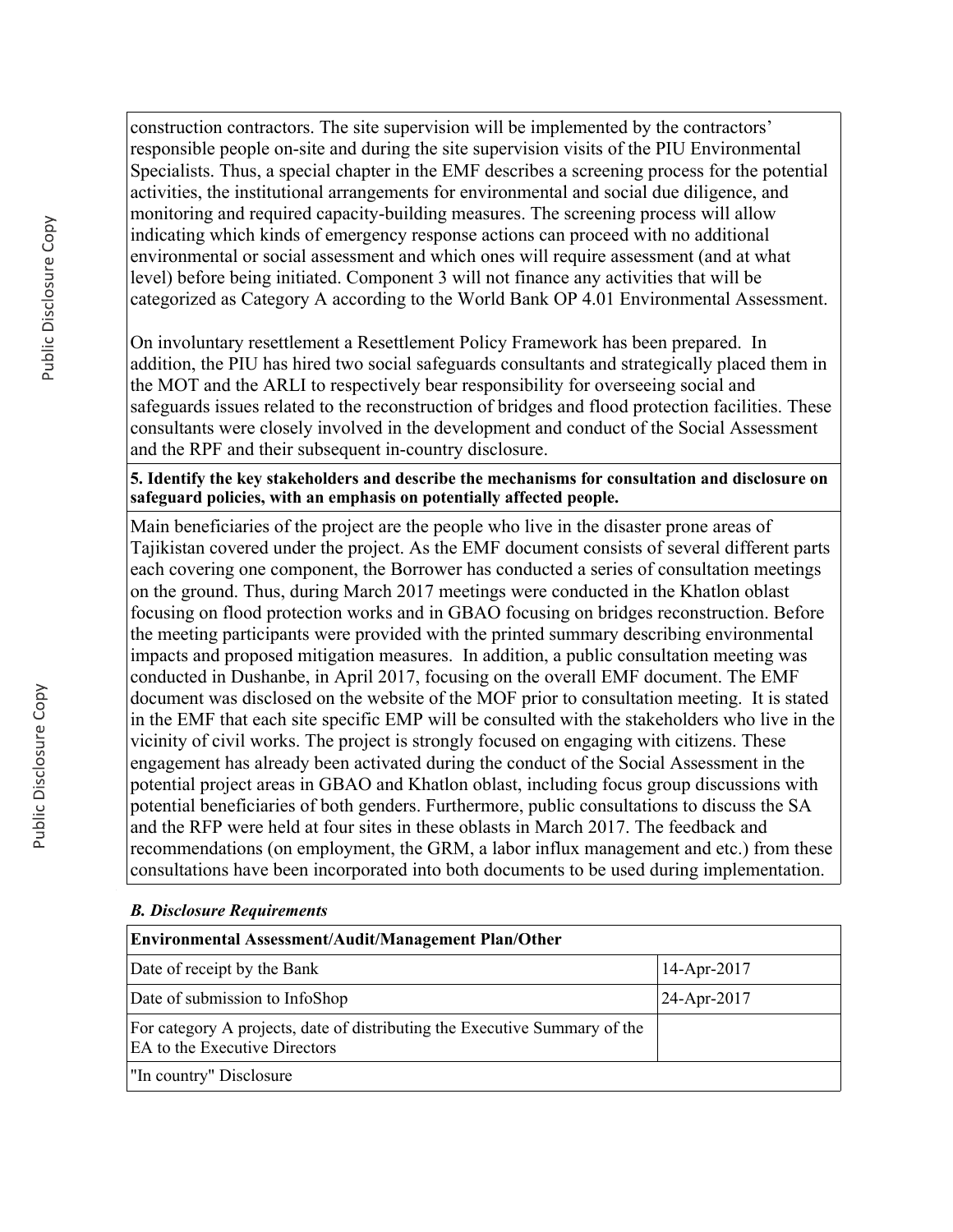| Tajikistan                                                                                                                                                                                                          | 24-Apr-2017 |  |
|---------------------------------------------------------------------------------------------------------------------------------------------------------------------------------------------------------------------|-------------|--|
| Comments: Parts of the EMF covering Component 2 were disclosed on March 23. The full EMF<br>document was disclosed on Apr 24nd.                                                                                     |             |  |
| <b>Resettlement Action Plan/Framework/Policy Process</b>                                                                                                                                                            |             |  |
| Date of receipt by the Bank                                                                                                                                                                                         | 14-Apr-2017 |  |
| Date of submission to InfoShop                                                                                                                                                                                      | 24-Apr-2017 |  |
| "In country" Disclosure                                                                                                                                                                                             |             |  |
| Tajikistan                                                                                                                                                                                                          | 13-Mar-2017 |  |
| <i>Comments:</i> The resettlement action plan was shared during public consultations that were held on<br>March 15-17 in Khatlon Oblast, and on March 25 in GBAO.                                                   |             |  |
| If the project triggers the Pest Management and/or Physical Cultural Resources policies, the<br>respective issues are to be addressed and disclosed as part of the Environmental<br><b>Assessment/Audit/or EMP.</b> |             |  |
| If in-country disclosure of any of the above documents is not expected, please explain why::                                                                                                                        |             |  |

n/a

# *C. Compliance Monitoring Indicators at the Corporate Level*

| <b>OP/BP/GP 4.01 - Environment Assessment</b>                        |     |              |                |              |            |              |
|----------------------------------------------------------------------|-----|--------------|----------------|--------------|------------|--------------|
| Does the project require a stand-alone EA<br>(including EMP) report? |     | [X]          | N <sub>0</sub> | $\mathsf{L}$ | NA         | $\mathbb{I}$ |
| If yes, then did the Regional Environment Unit                       |     |              |                |              |            |              |
| or Practice Manager (PM) review and approve                          | Yes | [X]          | N <sub>0</sub> | $\mathbb{I}$ | <b>NA</b>  | П            |
| the EA report?                                                       |     |              |                |              |            |              |
| Are the cost and the accountabilities for the                        | Yes | [X]          | N <sub>o</sub> | $\prod$      | <b>NA</b>  | П            |
| EMP incorporated in the credit/loan?                                 |     |              |                |              |            |              |
| <b>OP/BP 4.12 - Involuntary Resettlement</b>                         |     |              |                |              |            |              |
| Has a resettlement plan/abbreviated plan/policy                      |     |              |                |              |            |              |
| framework/process framework (as appropriate)                         | Yes | [X]          | N <sub>0</sub> | $\prod$      | NA         | Ш            |
| been prepared?                                                       |     |              |                |              |            |              |
| If yes, then did the Regional unit responsible for                   |     |              |                |              |            |              |
| safeguards or Practice Manager review the                            | Yes | [X]          | N <sub>0</sub> | $\mathbf{u}$ | NA         | n            |
| plan?                                                                |     |              |                |              |            |              |
| Is physical displacement/relocation expected?                        | Yes | $\prod$      | No             | $\prod$      | <b>TBD</b> | [X]          |
| Is economic displacement expected? (loss of                          |     |              |                |              |            |              |
| assets or access to assets that leads to loss of                     | Yes | $\prod$      | $\overline{N}$ | $\prod$      | <b>TBD</b> | [X]          |
| income sources or other means of livelihoods)                        |     |              |                |              |            |              |
| OP/BP 4.37 - Safety of Dams                                          |     |              |                |              |            |              |
| Have dam safety plans been prepared?                                 | Yes | $\mathbf{I}$ | N <sub>0</sub> | $\prod$      | <b>NA</b>  | [X]          |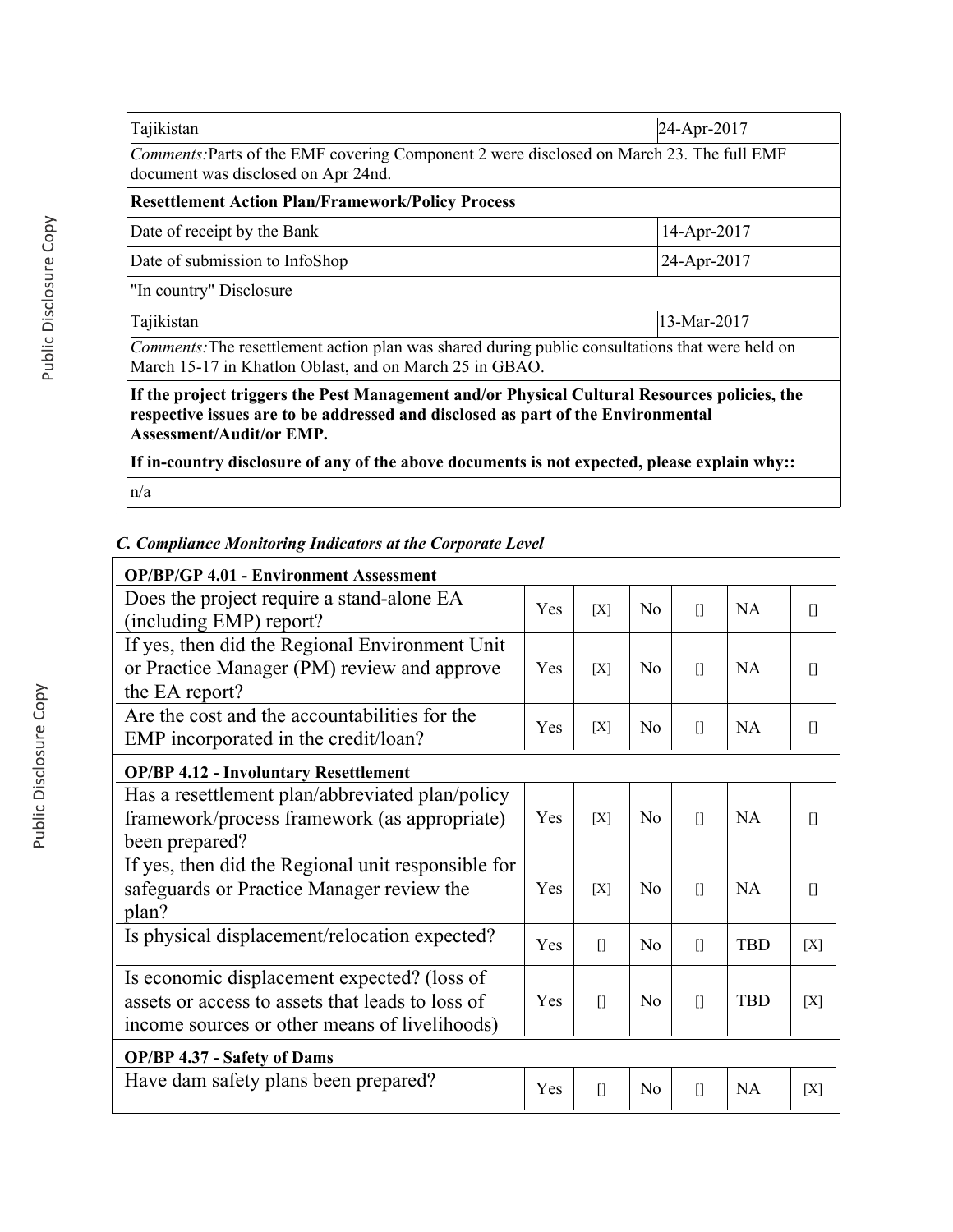| Have the TORs as well as composition for the<br>independent Panel of Experts (POE) been<br>reviewed and approved by the Bank?                                                          | Yes | $[$     | N <sub>o</sub> | $[$                                                                                                                                                                                                                                                                                                                                                                  | <b>NA</b> | [X]                                                                                                                                                                                                                                                                                                                                                                  |
|----------------------------------------------------------------------------------------------------------------------------------------------------------------------------------------|-----|---------|----------------|----------------------------------------------------------------------------------------------------------------------------------------------------------------------------------------------------------------------------------------------------------------------------------------------------------------------------------------------------------------------|-----------|----------------------------------------------------------------------------------------------------------------------------------------------------------------------------------------------------------------------------------------------------------------------------------------------------------------------------------------------------------------------|
| Has an Emergency Preparedness Plan (EPP)<br>been prepared and arrangements been made for<br>public awareness and training?                                                             | Yes | $[$     | N <sub>0</sub> | $[$                                                                                                                                                                                                                                                                                                                                                                  | NA        | [X]                                                                                                                                                                                                                                                                                                                                                                  |
| <b>OP 7.50 - Projects on International Waterways</b>                                                                                                                                   |     |         |                |                                                                                                                                                                                                                                                                                                                                                                      |           |                                                                                                                                                                                                                                                                                                                                                                      |
| Have the other riparians been notified of the<br>project?                                                                                                                              | Yes | $[$     | N <sub>0</sub> | $\begin{bmatrix} 1 \end{bmatrix}$                                                                                                                                                                                                                                                                                                                                    | <b>NA</b> | [X]                                                                                                                                                                                                                                                                                                                                                                  |
| If the project falls under one of the exceptions<br>to the notification requirement, has this been<br>cleared with the Legal Department, and the<br>memo to the RVP prepared and sent? | Yes | [X]     | N <sub>o</sub> | $[$                                                                                                                                                                                                                                                                                                                                                                  | NA        | O                                                                                                                                                                                                                                                                                                                                                                    |
| Has the RVP approved such an exception?                                                                                                                                                | Yes | [X]     | N <sub>0</sub> | $[] \centering \includegraphics[width=0.47\textwidth]{images/TransY_1.png} \caption{The first two different values of $100$ K, $100$ K, $100$ K, $100$ K, $100$ K, $100$ K, $100$ K, $100$ K, $100$ K, $100$ K, $100$ K, $100$ K, $100$ K, $100$ K, $100$ K, $100$ K, $100$ K, $100$ K, $100$ K, $100$ K, $100$ K, $100$ K, $100$ K, $100$ K, $100$ K, $100$ K, $10$ | <b>NA</b> |                                                                                                                                                                                                                                                                                                                                                                      |
| The World Bank Policy on Disclosure of Information                                                                                                                                     |     |         |                |                                                                                                                                                                                                                                                                                                                                                                      |           |                                                                                                                                                                                                                                                                                                                                                                      |
| Have relevant safeguard policies documents<br>been sent to the World Bank's Infoshop?                                                                                                  | Yes | $\prod$ | N <sub>o</sub> | [X]                                                                                                                                                                                                                                                                                                                                                                  | <b>NA</b> | $[] \centering \includegraphics[width=0.47\textwidth]{images/TransY_1.png} \caption{The first two different values of $100$ K, $100$ K, $100$ K, $100$ K, $100$ K, $100$ K, $100$ K, $100$ K, $100$ K, $100$ K, $100$ K, $100$ K, $100$ K, $100$ K, $100$ K, $100$ K, $100$ K, $100$ K, $100$ K, $100$ K, $100$ K, $100$ K, $100$ K, $100$ K, $100$ K, $100$ K, $10$ |
| Have relevant documents been disclosed in-<br>country in a public place in a form and language<br>that are understandable and accessible to<br>project-affected groups and local NGOs? | Yes | [X]     | N <sub>0</sub> | $[$                                                                                                                                                                                                                                                                                                                                                                  | <b>NA</b> | $[]$                                                                                                                                                                                                                                                                                                                                                                 |
| <b>All Safeguard Policies</b>                                                                                                                                                          |     |         |                |                                                                                                                                                                                                                                                                                                                                                                      |           |                                                                                                                                                                                                                                                                                                                                                                      |
| Have satisfactory calendar, budget and clear<br>institutional responsibilities been prepared for<br>the implementation of measures related to<br>safeguard policies?                   | Yes | [X]     | N <sub>0</sub> | $\prod$                                                                                                                                                                                                                                                                                                                                                              | <b>NA</b> |                                                                                                                                                                                                                                                                                                                                                                      |
| Have costs related to safeguard policy measures<br>been included in the project cost?                                                                                                  | Yes | [X]     | N <sub>0</sub> | $[$                                                                                                                                                                                                                                                                                                                                                                  | <b>NA</b> |                                                                                                                                                                                                                                                                                                                                                                      |
| Does the Monitoring and Evaluation system of<br>the project include the monitoring of safeguard<br>impacts and measures related to safeguard<br>policies?                              | Yes | [X]     | N <sub>o</sub> | $[$                                                                                                                                                                                                                                                                                                                                                                  | <b>NA</b> | O                                                                                                                                                                                                                                                                                                                                                                    |
| Have satisfactory implementation arrangements<br>been agreed with the borrower and the same<br>been adequately reflected in the project legal<br>documents?                            | Yes | [X]     | N <sub>0</sub> | $[] \centering \includegraphics[width=0.47\textwidth]{images/TransY_1.png} \caption{The first two different values of $100$ K, $100$ K, $100$ K, $100$ K, $100$ K, $100$ K, $100$ K, $100$ K, $100$ K, $100$ K, $100$ K, $100$ K, $100$ K, $100$ K, $100$ K, $100$ K, $100$ K, $100$ K, $100$ K, $100$ K, $100$ K, $100$ K, $100$ K, $100$ K, $100$ K, $100$ K, $10$ | <b>NA</b> | П                                                                                                                                                                                                                                                                                                                                                                    |

**V. Contact point**

**World Bank**